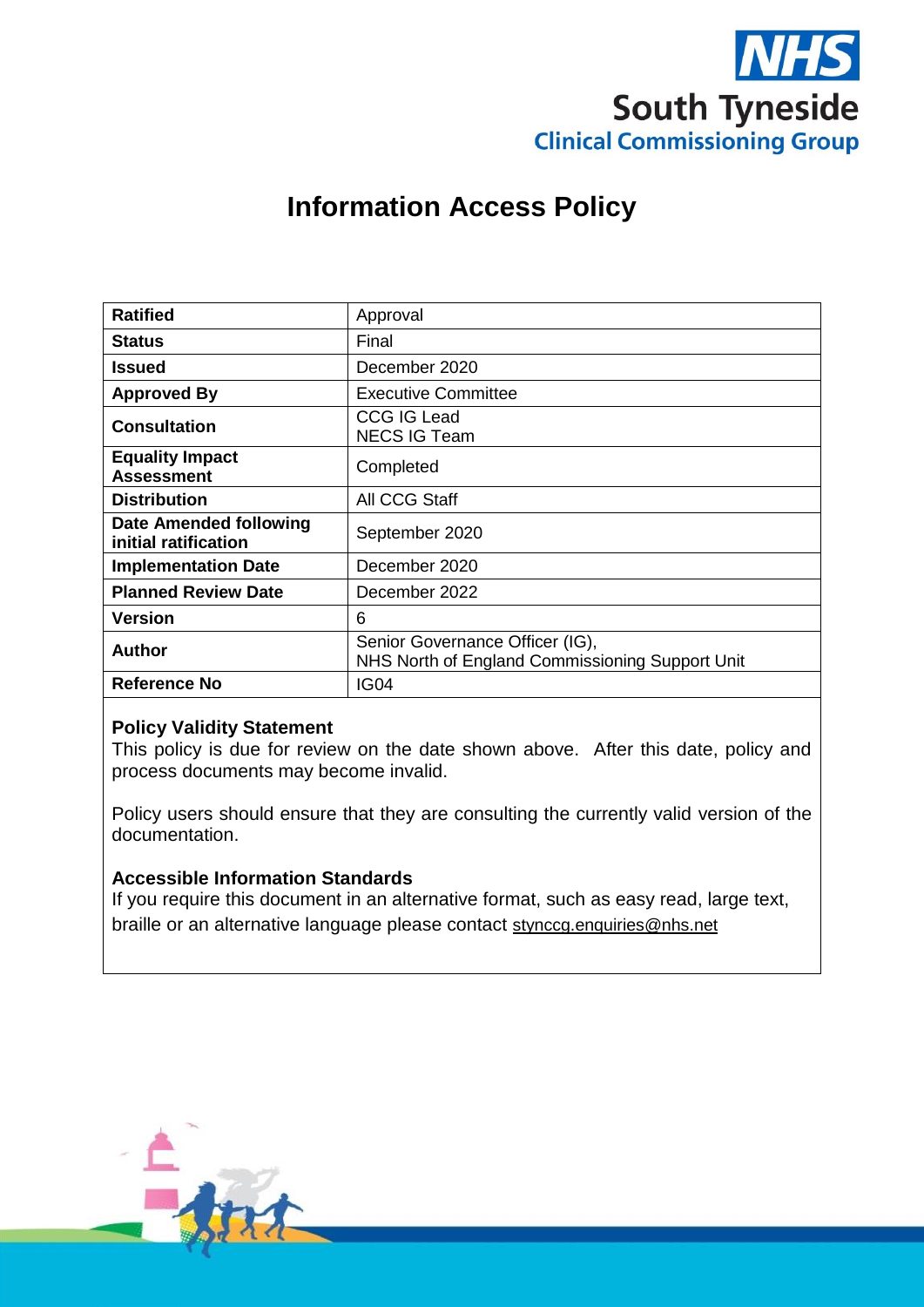## **Version Control**

| <b>Version</b>   | <b>Author</b>                                  | <b>Update comments</b>                                                                                                                                                                                                                                                                                                                                                                                                                                                                                                                                                                                                                                                                                                                                                                                                                                                                                                                                                                                                                           |
|------------------|------------------------------------------------|--------------------------------------------------------------------------------------------------------------------------------------------------------------------------------------------------------------------------------------------------------------------------------------------------------------------------------------------------------------------------------------------------------------------------------------------------------------------------------------------------------------------------------------------------------------------------------------------------------------------------------------------------------------------------------------------------------------------------------------------------------------------------------------------------------------------------------------------------------------------------------------------------------------------------------------------------------------------------------------------------------------------------------------------------|
| V1.0             | <b>Liane Cotterill</b>                         | Policy adopted by Clinical Commissioning Group (CCG) as part of<br>policy suite developed by NECS                                                                                                                                                                                                                                                                                                                                                                                                                                                                                                                                                                                                                                                                                                                                                                                                                                                                                                                                                |
| V <sub>2.0</sub> | <b>Liane Cotterill</b>                         | Policy ratified by Governing Body                                                                                                                                                                                                                                                                                                                                                                                                                                                                                                                                                                                                                                                                                                                                                                                                                                                                                                                                                                                                                |
| V3.0             | <b>Liane Cotterill</b>                         | Duties and responsibilities updated. Equality Impact Assessment.<br>Reformatted to CCG policy standard.                                                                                                                                                                                                                                                                                                                                                                                                                                                                                                                                                                                                                                                                                                                                                                                                                                                                                                                                          |
| V4.0             | <b>Liane Cotterill</b>                         | Review and update: Reformatted numbering and style of policy.<br>Section 9.8.2.3: Insertion of 'stating the section in the Data<br>Protection Act under which they are applying' to paragraph.<br>Section 9.7.5: Insertion of 'The CCG may be a joint data<br>controller or data controller in common with other authorities and<br>in which case may have the authority to handle a request legally<br>without transferring it' paragraph.<br>Section 9.11.1: Insertion of 'and the CCG consider the disclosure<br>to be appropriate' to paragraph.<br>Section 9.14.2: Insertion of 'Re-use of Public Sector Information<br>Relations 2015. The Controller of Her Majesty's Stationery<br>Office (HMSO) has developed the Open Government Licence for<br>Public Sector Information as a tool to enable Information<br>Providers in the public sector to license the use and re-use of<br>their information under a common open licence. The CCG may<br>grant rights to permit the use of their information under this<br>licence' to paragraph. |
| V4.1             | <b>Senior Governance</b><br>Manager, NECS      | Review and update to include GDPR.                                                                                                                                                                                                                                                                                                                                                                                                                                                                                                                                                                                                                                                                                                                                                                                                                                                                                                                                                                                                               |
| V <sub>5</sub>   | <b>Senior Governance</b><br>Officer (IG), NECS | Updated following publication of Data Protection Act 2018                                                                                                                                                                                                                                                                                                                                                                                                                                                                                                                                                                                                                                                                                                                                                                                                                                                                                                                                                                                        |
| V <sub>6</sub>   | <b>Senior Governance</b><br>Officer (IG), NECS | Reviewed in line with policy requirements                                                                                                                                                                                                                                                                                                                                                                                                                                                                                                                                                                                                                                                                                                                                                                                                                                                                                                                                                                                                        |

## **Approval**

| <b>Role</b> | <b>Name</b>                | <b>Date</b>      |
|-------------|----------------------------|------------------|
| Approval    | Governing Body             | 24 October 2013  |
| Approval    | <b>Executive Committee</b> | 14 January 2015  |
| Approval    | <b>Executive Committee</b> | 21 January 2016  |
| Approval    | <b>Executive Committee</b> | January 2018     |
| Approval    | <b>Executive Committee</b> | October 2018 (5) |
| Approval    | <b>Executive Committee</b> | December 2020    |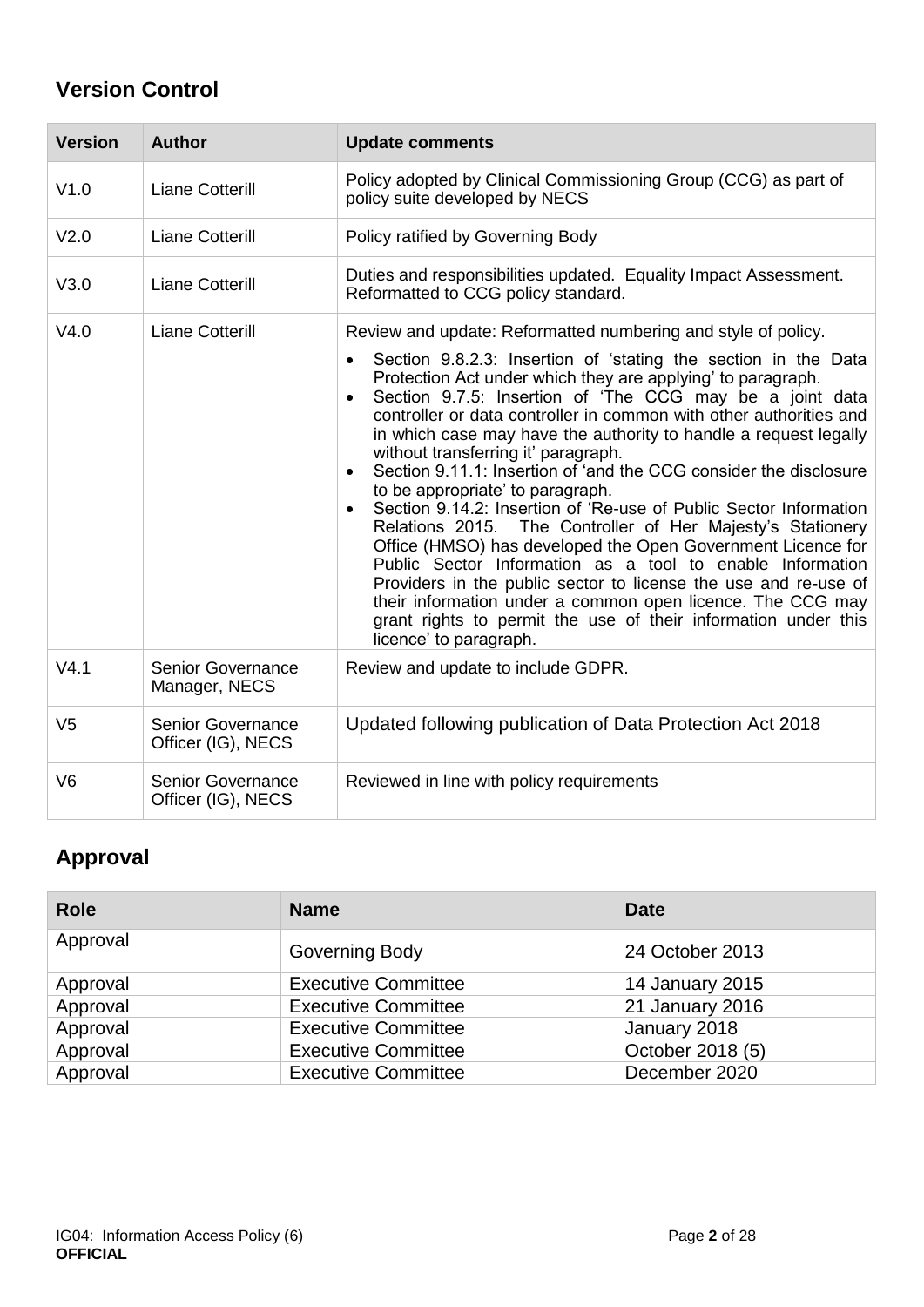# **Contents**

<span id="page-2-0"></span>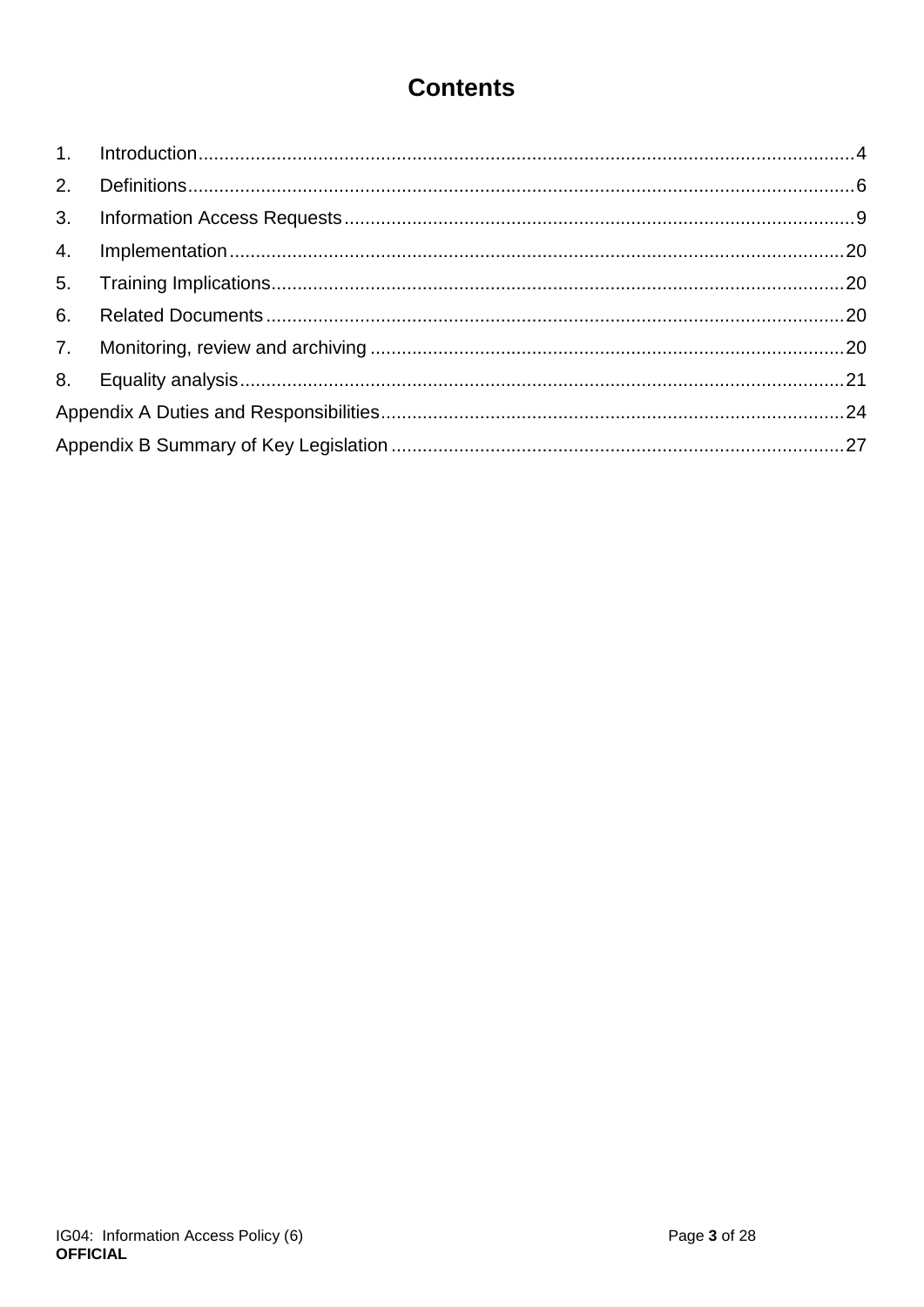### **1. Introduction**

The CCG aspires to the highest standards of corporate behaviour and clinical competence, to ensure that safe, fair and equitable procedures are applied to all organisational transactions, including relationships with patients, their carers, public, staff, stakeholders and the use of public resources. In order to provide clear and consistent guidance, the CCG will develop documents to fulfil all statutory, organisational and best practice requirements and support the principles of equal opportunity for all.

This policy relates to all information and records held by or on behalf of the CCG whether computerised, paper or any other permanent storage media, including photographic, video and voice recordings and is supported by appropriate procedures to assist staff in complying with the CCG's statutory obligations. This policy will be available on the internet in line with the Guide to Information.

The information access regime or 'right to know' is governed by a range of legislative provisions detailing the circumstances in which individuals are entitled to obtain information from public bodies.

This policy is specific to providing information in response to access requests; it supports but does not prevent the CCG from answering questions from patients, service users, partners and the public as they arise during the course of normal business activities.

This policy supports and enables the principle that openness and not secrecy should be the norm in public life. Individuals have a right to privacy and confidentiality; this policy does not overturn the common law duties of confidentiality or statutory provisions that prevent disclosure of personal information about individuals.

Although there are variations in the application of the strands of legislation, the general starting point is that information should be provided to the requestor in a timely manner, in their preferred format and in full, unless there is a very good reason to withhold some or all of the information requested.

As requestors need not mention the relevant legislation, there are tight statutory timescales for responding, and penalties for failure to comply, it is essential that all staff across the CCG can identify an information access request on receipt to ensure that it is passed to the appropriate department for processing.

Responding to requests may involve gathering information from a range of sources and it is essential that staff and managers understand the importance of providing relevant information in a timely manner to ensure that the CCG complies with its statutory obligations.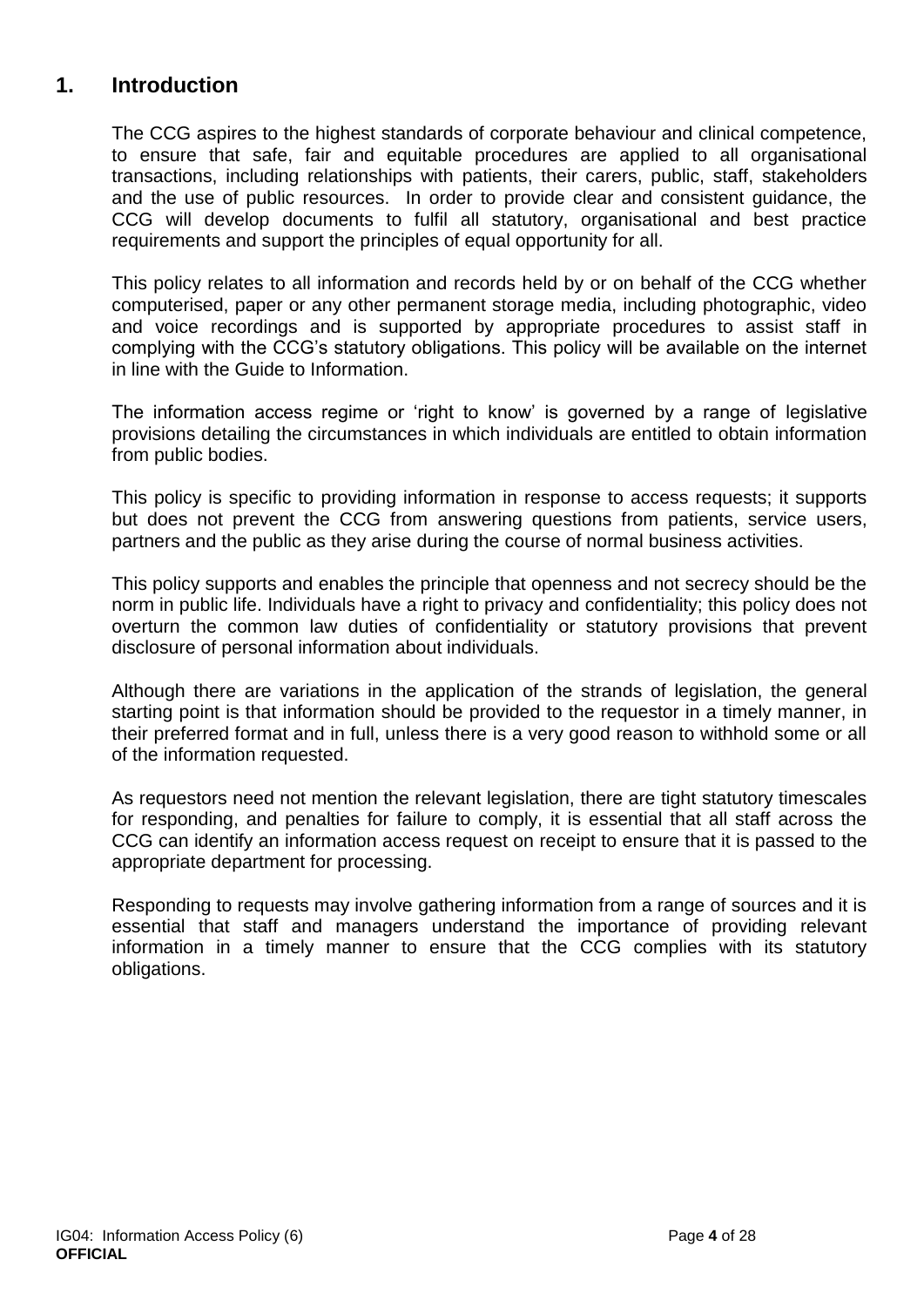The European Union General Data Protection Regulation (GDPR) which was adopted by the European Union in 2016, came into force in all EU member states on 25 May 2018. GDPR is incorporated into and supplements the UK Data Protection Act 2018.

#### 1.1 Status

This policy is an Information Governance policy.

#### 1.2 Purpose and scope

It is the duty of each NHS body to establish and keep in place arrangements for the purpose of monitoring and improving the quality of healthcare provided by and for that body, and the CCG is committed to this policy and its implementation.

This policy applies to all members of staff employed by the CCG regardless of the type of contract which they hold. This policy also applies to agency and contract staff working on CCG business.

This document sets out the Information Access Request Policy for the CCG and explains the framework for responding to requests for information under statutory access regimes, including:

- Freedom of Information Act 2000 (FOIA):
- Environmental Information Regulations 2004 (EIR);
- Data Protection Act 2018 (DPA);
- General Data Protection Regulations 2016 (GDPR)
- Access to Health Records Act 1990 (AHRA)

This policy underpins all operational policies, procedures and activities connected with the implementation of the legislation and sets out the general principles with reference to:

- Responding to requests for information;
- Responding to subject rights requests under the DPA 2018;
- Providing advice and assistance:
- Application of exemptions or exceptions;
- Consultation with third parties;
- Refusal or part refusal of requests;
- Complaints about responses to requests for information;
- Recording & monitoring requests for information.

<span id="page-4-0"></span>This policy provides staff and the public with assurance about the CCG's commitment to openness and accountability balanced with the duty of confidentiality owed to individuals.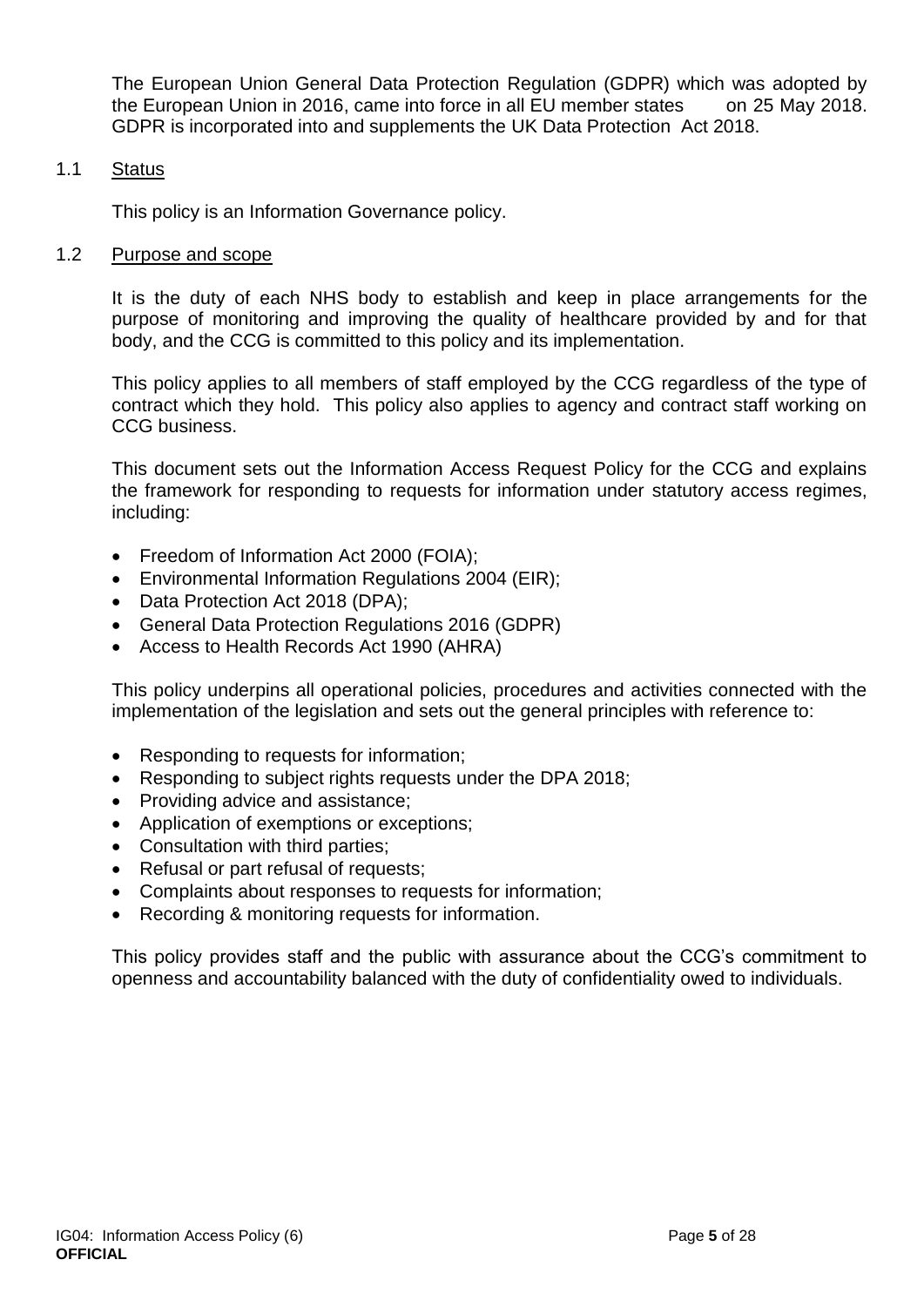### **2. Definitions**

This is a descriptive list of the definitions of terms used throughout this policy:

2.1 **Personal information:** is factual information or expressions of opinion which relate to an individual who can be identified from that information or in conjunction with any other information coming into possession of the data holder. This also includes information gleaned from a professional opinion, which may rely on other information obtained. Personal information includes name, address, date of birth or any other unique identifiers such as NHS Number, Hospital Number, National Insurance Number, etc. It also includes information which, when presented in combination, may identify an individual e.g. postcode, date of birth etc.

The DPA 2018 defines personal data as "any information relating to an identified or identifiable individual". Identifiable living individual is defined as "a living individual who can be identified, directly or indirectly, in particular by reference to;

- a) an identifier such as a name, an identification number, location data or an online identifier, or
- b) one or more factors specific to the physical, physiological, genetic, mental, economic, cultural or social identity of the individual".
- 2.2 **Sensitive Personal Data:** also known as 'Special Category Data' as set out in the DPA 2018 is any information about a person relating to their;
	- Racial or ethnic origin
	- Political opinions
	- Religious beliefs or other beliefs of a similar nature
	- Trade union membership
	- Biometric Data
	- Physical or mental health or condition
	- Sexual life
	- Commission or alleged commission of any offence, or
	- Any proceedings for any offence committed or alleged to have been committed
- 2.3 **Health/Social Care Records:** contain information about the physical or mental health and/or social care of an identifiable individual made by or on behalf of a health or social care professional and in connection with the care of that individual, regardless of whether held electronically, on paper or any other media.

The DPA 2018 defines a health record as "a record which consists of data concerning health and has been made by or on behalf of a health professional in connection with the diagnosis, care or treatment of the individual to whom the data relates". Social care record is not defined.

- 2.4 **Corporate Information:** is held in corporate records which relate to the business of the CCG such as accounts, minutes and meeting papers, contracts, legal and other administrative documents.
- 2.5 **Requestor:** is the person making the request for information, whether that is the person whose personal information it is or another third party, or someone requesting corporate information.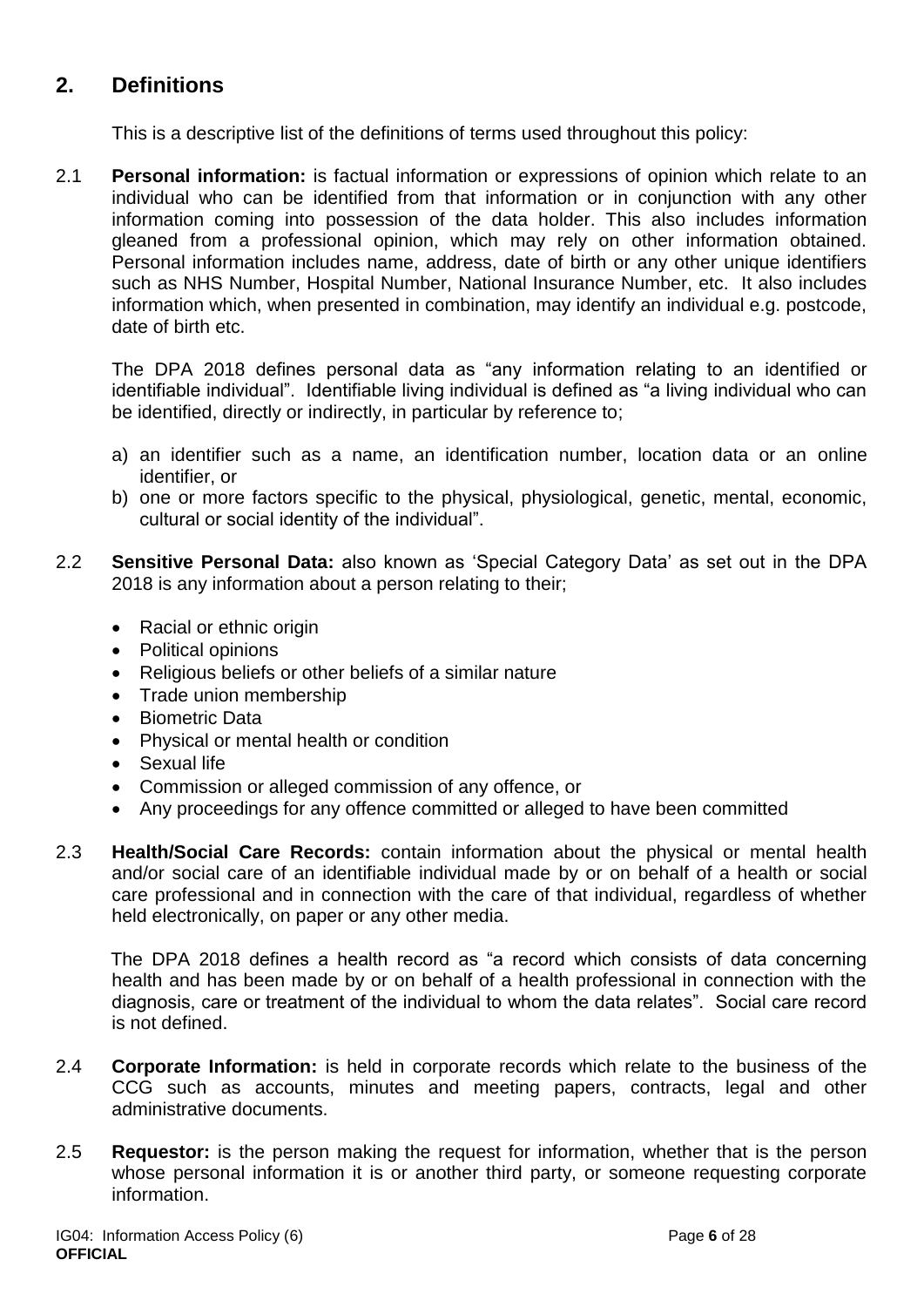- 2.6 **Subject Access Request:** is the term used in the Data Protection Act for a request by a living individual (or his/her representative) to view and/or receive a copy of their own personal information held on computer or in certain paper records.
- 2.7 **Subject Rights Request:** The DPA and GDPR extend the rights of data subjects who now also have the right to have their data; amended, erased, transferred to another organisation (known as data portability), or to have the processing of their data altered or stopped. Some exemptions apply to health records but requests to do any of the above should be treated with the same level of importance and timescales as a Subject Access Request.
- 2.8 **Third Parties:** a third party is an individual other than the requestor or any external organisation or company other than the CCG. This includes family members of an individual, legal representatives, contractors working for and partner organisations working with the CCG.
- 2.9 **Re-use of Information:** means the use by any person or organisation of a document, record or information held by the CCG for a purpose other than the initial purpose which it was produced. This could include, for example, research purposes or combining the information with information from other public bodies for comparison or publication. Under the Data Protection Act 2018 we must be clear about what our purposes for processing are from the start. We must record our purposes as part of our documentation obligations and specify them in our privacy information for individuals. We can only use personal data for a new purpose if this is; compatible with the original purpose, we get consent, or we have a clear basis in law.
- 2.10 **Redact:** means removing exempted information from a document or record before responding to a request. This includes editing a document, blanking out specific information, or extracting non-exempt information and retyping into a new document.
- 2.11 **Information Commissioner:** is the UK's independent authority set up to uphold information rights in the public interest, promoting openness by public bodies and data privacy for individuals.
- **Note:** The GDPR refers to a "supervisory authority" in EU member states in the UK the Information Commissioner is the supervisory authority.
- 2.12 **Attorney:** is someone with the legal authority (registered with the Office of the Public Guardian) to act on behalf of and in the best interests of another individual in relation to their welfare, wellbeing, money and/or property.
- 2.13 **Data:** Information which; (a) is being processed by means of equipment operating automatically in response to instructions given for that purpose; (b) is recorded with the intention that is should be processed by means of such equipment; (c) is recorded as part of a relevant filing system; (d) does not fall within any of the above, but forms part of an accessible record; (e) is recorded information held by a public authority and does not fall into paragraphs (a) to (d).
- 2.14 **Accessible Record:** (a) a health record; (b) an educational record; (c) an accessible public record.

The DPA 2018 defines a health record as, "a record which consists of data concerning health and has been made by or on behalf of a health professional in connection with the diagnosis, care or treatment of the individual to whom the data relates".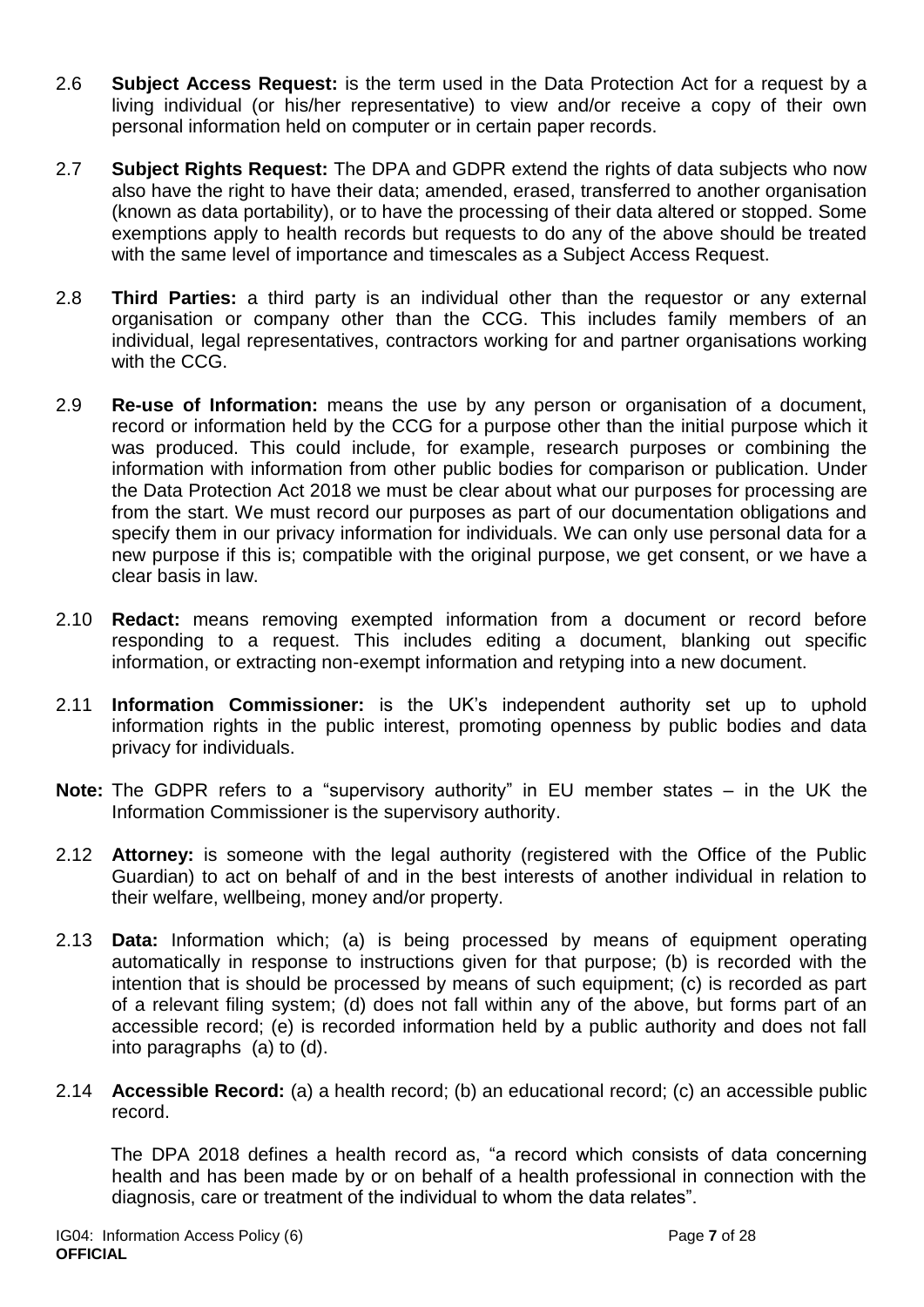2.15 **Processing:** Processing in relation to personal information means; obtaining, recording, holding or deleting information.

The DPA 2018 defines processing as "an operation or set of operations which is performed on personal data, or on sets of personal data, such as;-

- a) collection, recording, organisation, structuring or storage
- b) adaptation or alteration
- c) retrieval, consultation or use
- d) disclosure by transmission, dissemination or otherwise making available
- e) alignment or combination, or
- f) restriction, erasure or destruction".
- 2.16 **Data Processor:** Any person, other than an employee of the data controller, who processes information on behalf of the data controller.

In GDPR Processor is defined as, "a natural or legal person, public authority, agency or other body which processes personal data on behalf of the controller". The DPA 2018 replicates this.

2.17 **Data Subject:** A living individual who is the subject of personal data / information.

The DPA 2018 defines a data subject as, "the identified or identifiable living individual to whom personal data relates".

2.18 **Data Controller:** A person who either alone, jointly or in common with other persons, determines the purposes for which and the manner in which any personal data are, or are to be processed.

In GDPR Controller is defined as, "the natural or legal person, public authority, agency or other body which, alone or jointly with others, determines the purposes and means of the processing of personal data". The DPA 2018 replicates this.

- 2.19 **Recipient:** Any person to whom personal data are disclosed.
- **NB:** GDPR defines recipient as, "natural or legal person, public authority, agency or another body, to which the personal data are disclosed, whether a third party or not. The DPA 2018 defines recipient as, "any person to whom the data is disclosed, whether a third party or not, but it does not include a public authority to whom disclosure is or may be made in the framework of a particular inquiry in accordance with the law."
- 2.20 **Absolute exemption:** Information that does not have to be released to an applicant either through the publication scheme or in response to a request for information.
- 2.21 **Qualified Exemption:** Information to which an exemption applies that requires the public authority to take a test of prejudice or to demonstrate that the balance of public interest is in favour of non-disclosure.
- 2.22 **Applicant:** Individual(s) or Trust requesting access to information under the FOI Act.
- 2.23 **Duty to confirm or deny:** Duty of the public authority to provide information as to whether it holds information specified in a request.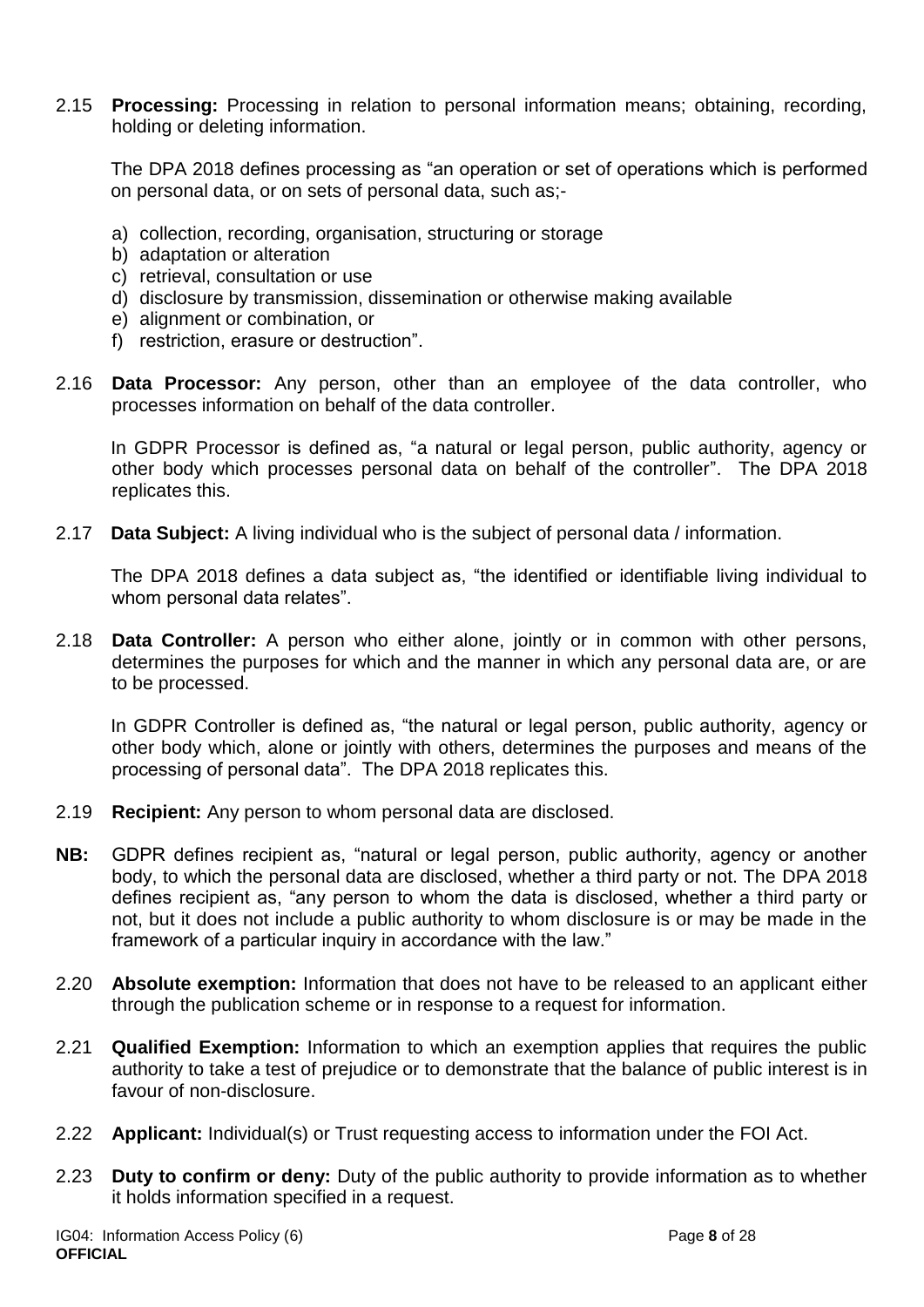- 2.24 **Fees notice:** Written notification issued to an applicant stating that a fee for release of the requested information is payable. Fees are no longer allowed for Subject Access Requests and Subject Rights Requests unless the request is manifestly unfounded or excessive.
- 2.25 **Fees Regulations:** National regulations that prohibit a fee with regard to certain types of information, and set the limit at which an organisation may charge for the provision of information.
- 2.26 **General right of access:** Section 1 of the FOIA confers a general right of access to information held by public authorities. An applicant has the right to be told whether the authority holds information requested, and be provide a copy of the information unless an exemption applies.
- 2.27 **Lord Chancellor's Department:** Government department responsible for the efficient administration of justice in England and Wales.
- 2.28 **Publication Scheme:** Scheme specifying the classes of information which a public authority publishes or intends to publish.

### <span id="page-8-0"></span>**3. Information Access Requests**

The CCG may receive information access requests in a variety of ways and the procedures to follow for responses, including potential charges, exemptions and timescales, vary depending upon which legislation is relevant to the information requested.

It is essential that the CCG identifies the correct legislation on receipt of the request, especially as the requestor is not required to mention the legislation or may quote the wrong legislation or the information access request may include information falling under more than one Act.

The CCG may occasionally choose to provide additional information outside the legislative framework, at its discretion and without obligation.

Although information access requests under FOIA must be made in writing, the CCG appreciates this may cause difficulties for some requestors due to, for example, communication issues or disability, and will provide advice and assistance to enable equality of access for all.

The GDPR and DPA 2018 do not require a request to be made in writing.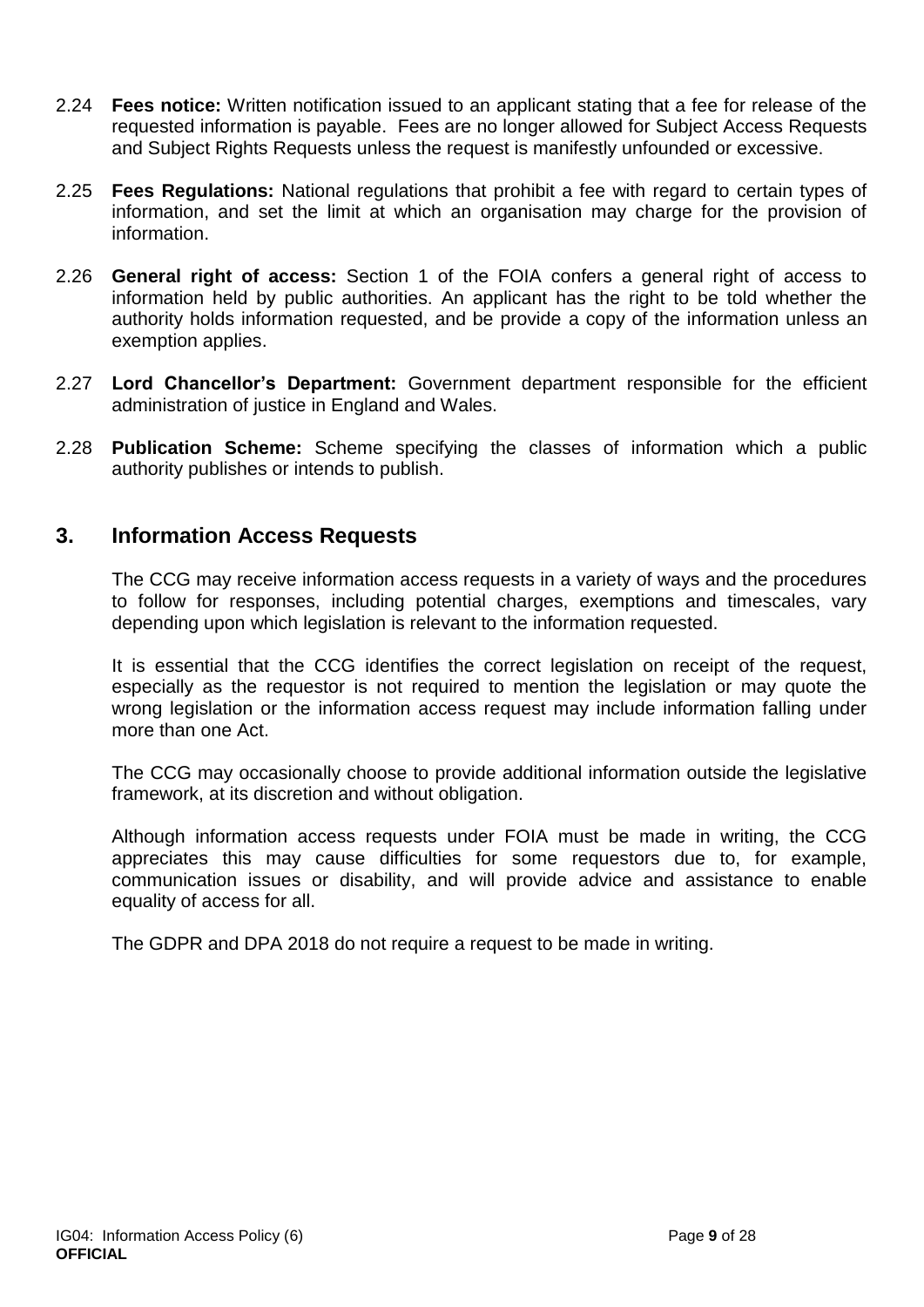#### 3.1 Freedom of Information Act (FOIA)

#### 3.1.1 Published information

Under FOIA all public authorities are obliged to adopt and maintain an approved Publication Scheme.

The CCG Publication Scheme is available on the website detailing the information that it has published and that it intends to publish in the future, including the format in which the information is available with links to specific documents where possible.

Requests for published information detailed in the Scheme may be made verbally or in writing and will be dealt with in the normal course of business, by referring the requestor to the appropriate webpage or providing a printed copy.

The contents of the Scheme will be regularly reviewed and updated and, if the CCG regularly receives requests for similar or specific categories of unpublished information it will consider pro-actively publishing in the Scheme in future.

#### 3.1.2 Unpublished information

Requests for unpublished information must be made in writing, including the requestor's name, with a postal or email address for response, and a description of the information being requested. There is no requirement for the requestor to mention the FOIA in the information access request or to prove their identity. Neither are they required to state why they require the information or the purpose of their request, although this can assist in identifying the information requested.

If a request is phrased in too general a manner, the requestor can be asked to clarify it and the CCG will offer advice and assistance to them to do so. If the request is still too general, the CCG may be unable to answer it.

Requests can come from any individual or organisation worldwide.

#### 3.2 Environmental Information Regulations 2004 (EIR)

- 3.2.1 As with FOIA, requests for published information may be made verbally or in writing and will be dealt with in the normal course of business.
- 3.2.2 However requests for unpublished information need not be made in writing; the information access request could also be made by telephone or in person. As the request can arise during the course of normal conversation, this can cause difficulties in identifying and responding to a request.
- 3.2.3 If a request is phrased in too general a manner, the requestor can be asked to clarify it and the CCG will offer advice and assistance to them to do so. If the request is still too general, the CCG may be unable to answer it.
- 3.2.4 Requests can come from any individual or organisation worldwide.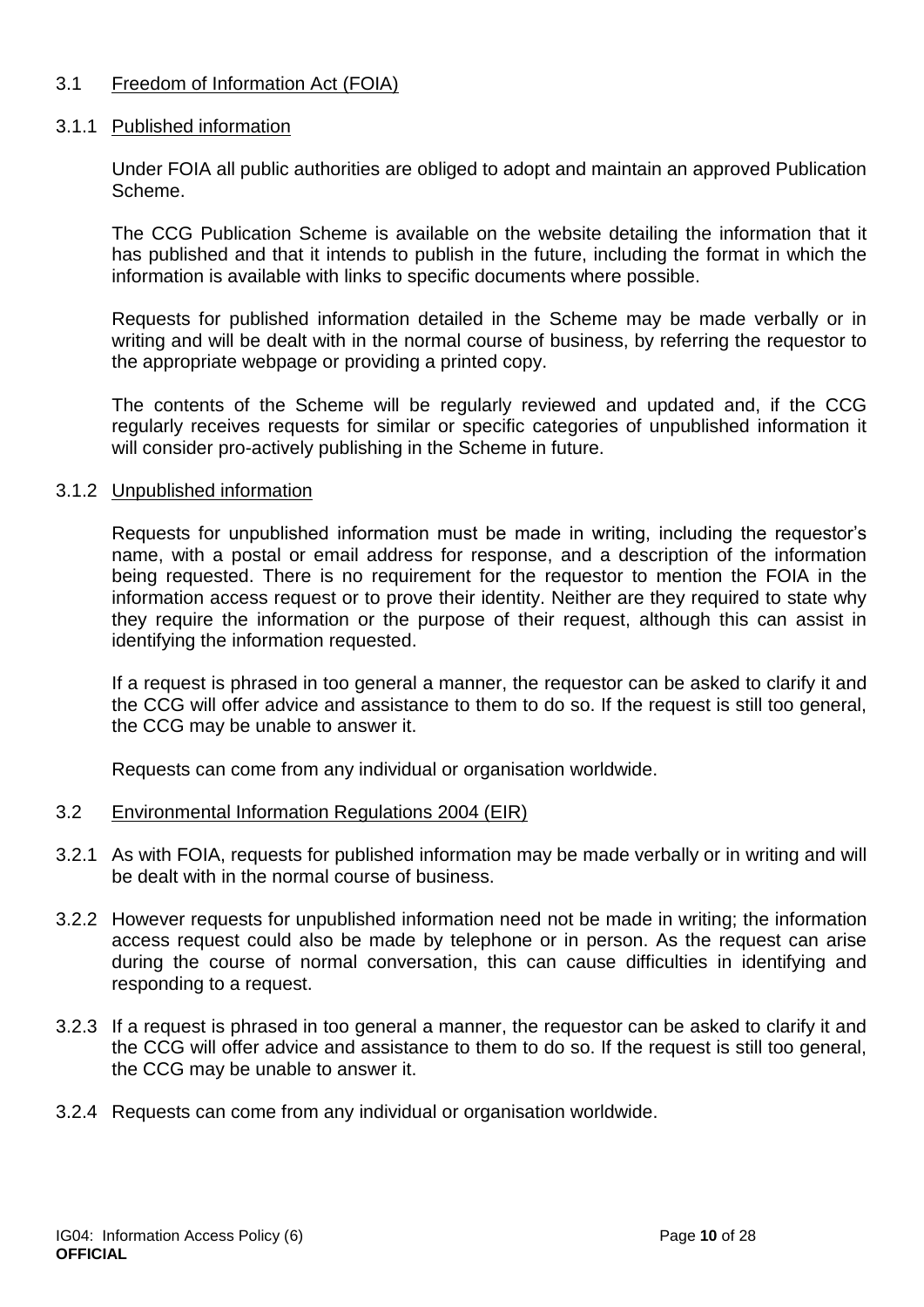#### 3.3 Data Protection Act 2018 (DPA)

#### 3.3.1 By individuals

Subject access requests for personal information under the DPA must be made by the living individual concerned or his/her representative. The request must include evidence of identity, enough information to locate the relevant files or records and, in the case of a representative, evidence of authority to act.

The CCG is most likely to receive information access requests from patients, service users, staff and contractors and these can only be accepted from: the individual concerned; his/her authorised representative; an adult with parental responsibilities for children under the age of 13 or where a child is not competent to make their own decisions; an attorney with authority to manage the affairs of an individual with or without the mental capacity to manage their own affairs; any person appointed by the Court of Protection to act on behalf of an individual without the mental capacity to manage their own affairs.

Family members and friends who do not meet these conditions are not entitled to access the personal information of others and, although they may request access, this is likely to be denied on the grounds of confidentiality in all but exceptional cases.

#### 3.3.2 By third parties

The CCG will not generally disclose personal information about living individuals, in compliance with the requirements of DPA and the common law duty of confidence.

There will be occasions, however, when the CCG receives a request for personal information from third parties and may disclose some or all of the information requested, with or without the knowledge of the individual concerned.

Such disclosures may take place because it is a legal requirement, for example under a court order, or specific information about a health or social care worker required under the Health Professions Order 2001 for the investigation of 'fitness to practice' or required by a Coroner in relation to an unexpected or suspicious death.

Other investigatory bodies may also request information, including the Police and Revenue and Customs (HMRC). They must provide the CCG with a written explanation of why the information is required and the likely effect on investigation or prosecution if it is not provided. The CCG is not obliged to disclose personal information in these circumstances and will take account of all the relevant factors before reaching a decision about whether and how much to disclose.

**Note:** The crime and taxation restrictions in the DPA 2018 replicate section 29 of the 1998 Act.

Unless third parties have a court order for original documents, all information disclosed will be copies or retyped extracts from files and records.

Specific guidance for staff is available and a complete record of the information access request, the decision process and outcome will be kept to ensure that disclosures can be justified if necessary to the Information Commissioner and/or the individual concerned.

#### 3.4 Access to Health Records Act 1990 (AHRA)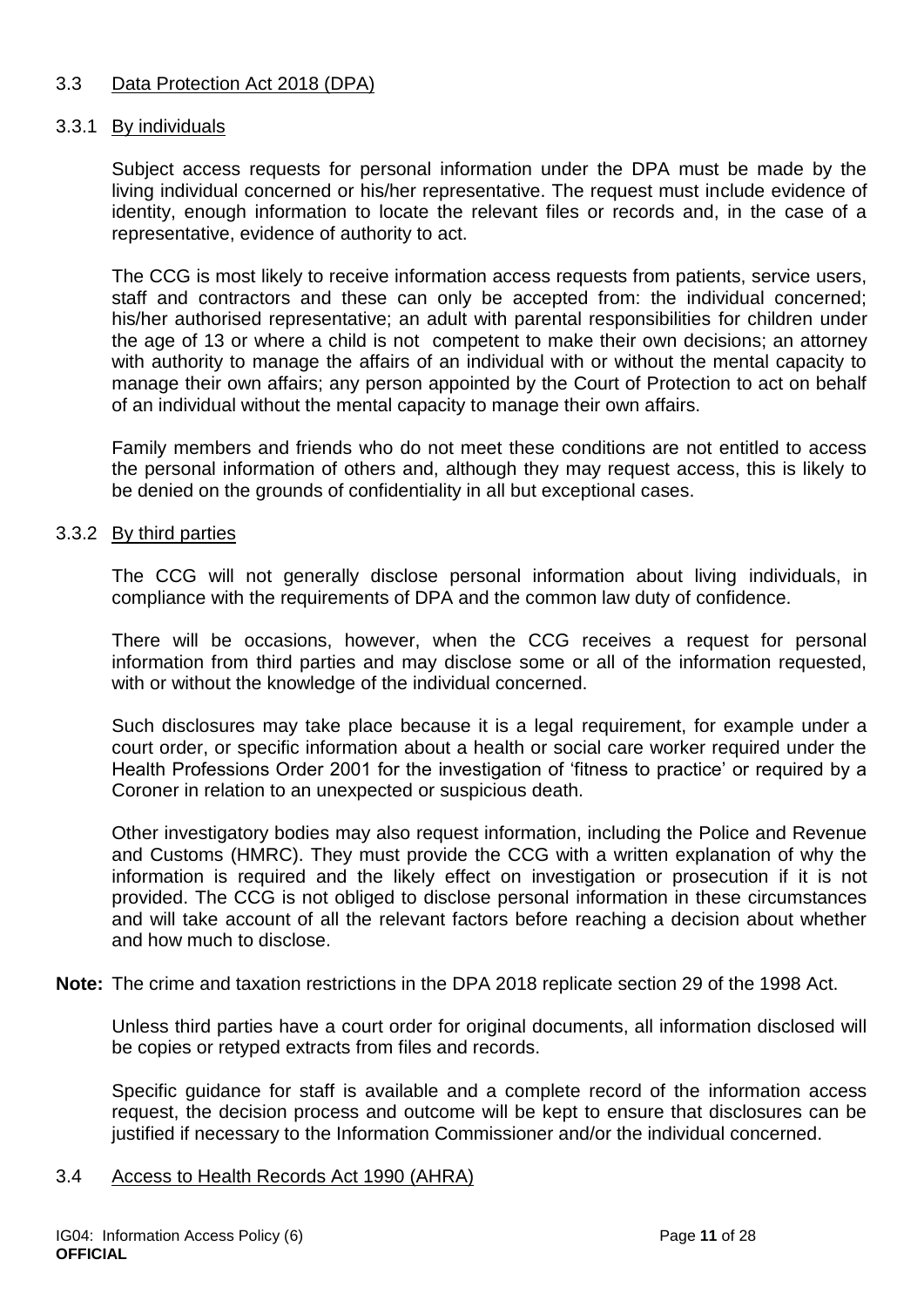- 3.4.1 Requests for access to information in the health records of deceased individuals may be made verbally or in writing.
- 3.4.2 Requests can only be accepted from the deceased patient's personal representative (the executor of the will/estate dealing with probate) and/or from individuals with a claim arising from the death.
- 3.4.3 Family members and friends who do not meet the specific criteria in the legislation are not entitled to access the health record and, although they may request access, this is likely to be denied on the grounds of confidentiality in all but exceptional cases.
- 3.4.4 The AHRA relates specifically to health records and there is no equivalent legislation allowing access to the social care records of deceased service users. The CCG will consider information access requests, but is likely to deny requests on the grounds of confidentiality in all but exceptional cases.
- 3.4.5 The CCG may disclose information about the health or social care of the deceased that is already in the public domain, for example information considered at an inquest or coroner's court or recorded on the death certificate.

#### 3.5 Responding to Requests

The CCG will respond to all information access requests in line with legislative requirements for timeliness and completeness and in accordance with its own procedures current at the time of receipt of the request.

The CCG's default position is to release the information requested unless there is a very good or legal reason not to do so. Occasionally the CCG will respond by issuing a refusal notice as detailed in Section 3.6 below rather than by providing some or all of the information requested.

The CCG will provide the information requested in the format specified by the requestor whenever reasonably practicable. If it is not possible to provide information in the preferred format, the CCG will explain the reason why. Where appropriate the CCG may offer the option to view the relevant information or record, rather than providing a permanent copy, however there is a legal duty to facilitate a request and provide information in the format that the recipient has asked for.

The CCG will explain the appeals and complaints process in its responses.

#### 3.5.1 Freedom of Information Act 2000 (FOIA)

Responses to information access requests under FOIA will be issued promptly and not later than 20 working days from receipt.

The only exceptions will be where the CCG is considering the public interest test regarding the applicability of one of the qualified exemptions. The requestor will be informed of the reason for delay and the expected response date within 20 working days of receipt of the original request; where the request is not clear or could be interpreted in more than one way, in which case the CCG will seek clarification from the requestor before responding; where charges are applicable, the CCG will issue a fees notice to the requestor.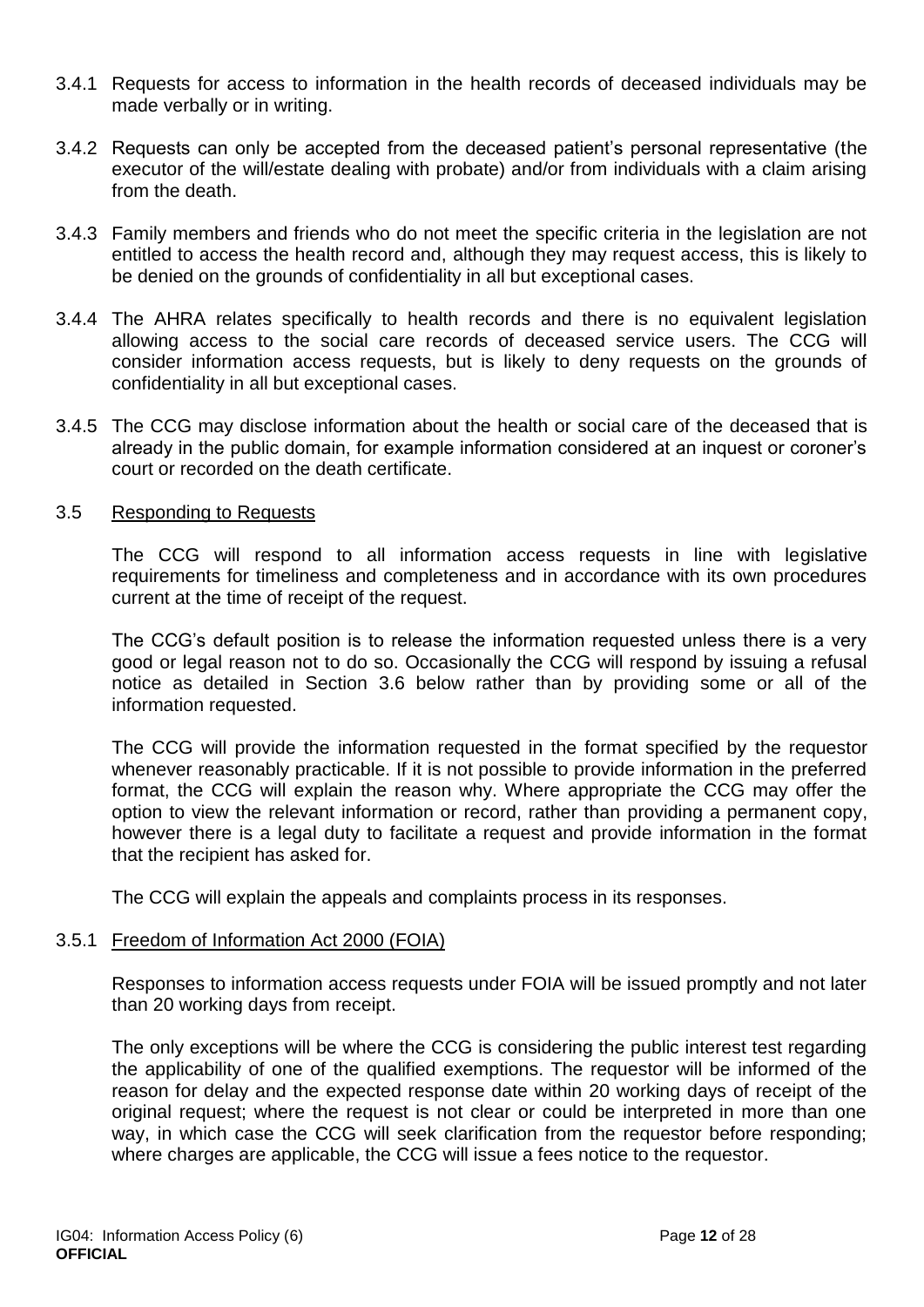The time between issuing the fees notice and receiving payment is not included in the 20 working day response period. If the fees are not paid within three months the information access request will lapse.

#### 3.5.2 Environmental Information Regulations 2004 (EIR)

Responses to information access requests under EIR will be issued promptly and not later than 20 working days from receipt.

The only exceptions will be where the request is particularly complex or involves providing large amounts of information. Within 20 working days, the CCG will either inform the requestor that the time for response must be extended, or refuse the request as impractical and offer advice and assistance to reduce the scope of the request to more manageable proportions.

If charges are applicable, the CCG will issue a fees notice to the requestor, asking whether they wish to proceed with all or part of the information access request and offering advice and assistance to modify the request and reduce the fees charged. The time between issuing the fees notice and receiving payment is not included in the 20 working day response period. If the fees are not paid within 60 working days the information access request will lapse.

#### 3.5.3 Data Protection Act 2018 (DPA)

Responses to subject access requests under DPA will be issued promptly and not later than 1 month (30 calendar days) from proof of identity.

An extension of 2 months (60 calendar days) can be used where requests are complex or numerous. If this is the case, the individual must be informed within one month of the receipt of the request and given an explanation as to why the extension is necessary.

The only exception will be if producing a copy of the personal information in permanent form would involve disproportionate effort. In such rare instances, the CCG will explore other more practical options for responding with the requestor.

#### 3.5.4 Access to Health Records Act 1990 (AHRA)

Responses to information access requests under AHRA will be issued promptly and not later than:

- 21 calendar days from receipt for records which have been added to in the preceding 40 days
- 40 calendar days for all other records, subject to payment of relevant charges.

The CCG will only provide the personal representative (the executor of the will/estate dealing with probate) with partial or full access to the health records of deceased patients as required for that purpose.

The CCG will only provide individuals with a claim arising from the death with access to the parts of the health records of deceased patients relating to the cause of death and/or final illness as relevant to pursuing the claim.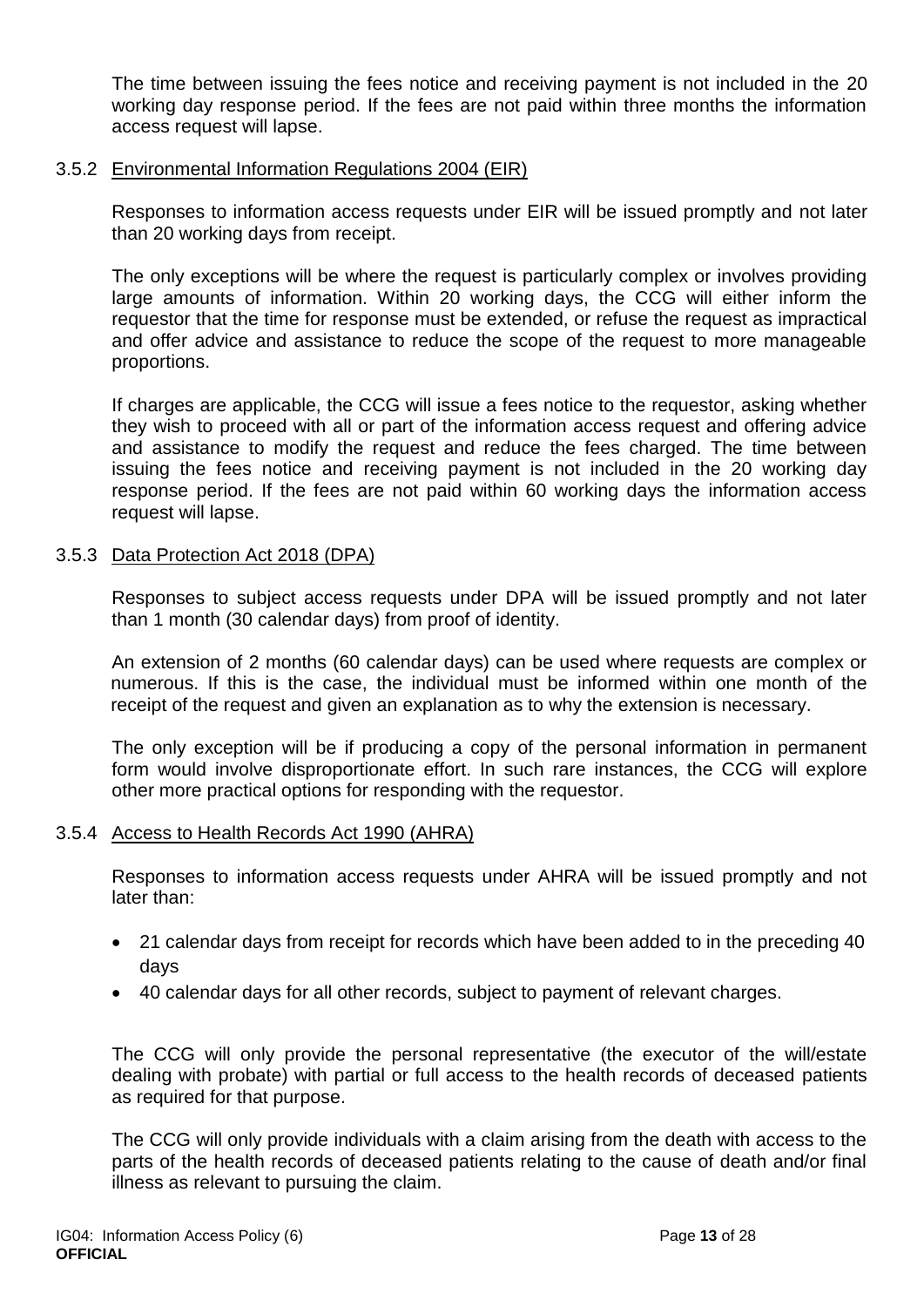#### 3.6 Exemptions, Exceptions, Refusal or Part Refusal

The CCG will consider application of the relevant exemptions and exceptions against information access requests on a case by case basis, and will only withhold information if it can be justified.

Where only part of a document, record or other information is exempt the CCG will remove or redact the exempt information only and the remainder of the requested information will be provided.

The CCG will issue an appropriate refusal notice to requestors when it is refusing to respond outright to an information access request, or for any information that is wholly or partly withheld under any exemption or exception.

#### 3.6.1 Freedom of Information Act 2000 (FOIA)

There are 23 exemptions to disclosure under FOIA but not all are applicable to the functions of the CCG, for example information that is exempt due to national security, international relations or communications with the Royal household.

Of the exemptions that may be applicable some are absolute, for example disclosures prohibited by law, or information provided in confidence, or personal information where disclosure may contravene the data protection law. The CCG will not disclose information that is covered by an absolute exemption, and may choose to 'neither confirm nor deny' the existence of the information.

Other exemptions are qualified and subject to the 'public interest test', for example information affecting commercial interests, relating to legal professional privilege, intended for future publication, or prejudicial to effective conduct of public affairs. The CCG will disclose qualified information if, on balance, the public interest in disclosing exempted information is equal to or greater than the public interest in withholding.

The CCG can refuse to provide information where it is estimated that the cost of processing the request exceeds the appropriate limit, currently £450 based on 18 hours at £25 per hour to locate and retrieve the information. The refusal notice will explain how the cost has been calculated, and offer the requestor advice and assistance to modify their request to enable a response below the cost limit.

The CCG can also refuse a request that is a repetition of a previous request or that is considered as vexatious.

If the CCG withholds some or all of the information requested, it will issue a refusal notice explaining what exemption it has applied and why; the public interest considerations taken into account (where applicable); the internal review process; the requestor's right to complain to the Information Commissioner.

#### 3.6.2 Environmental Information Regulations 2004 (EIR)

The CCG may withhold information under one or more of the exceptions if disclosure relates to internal communications or would adversely affect: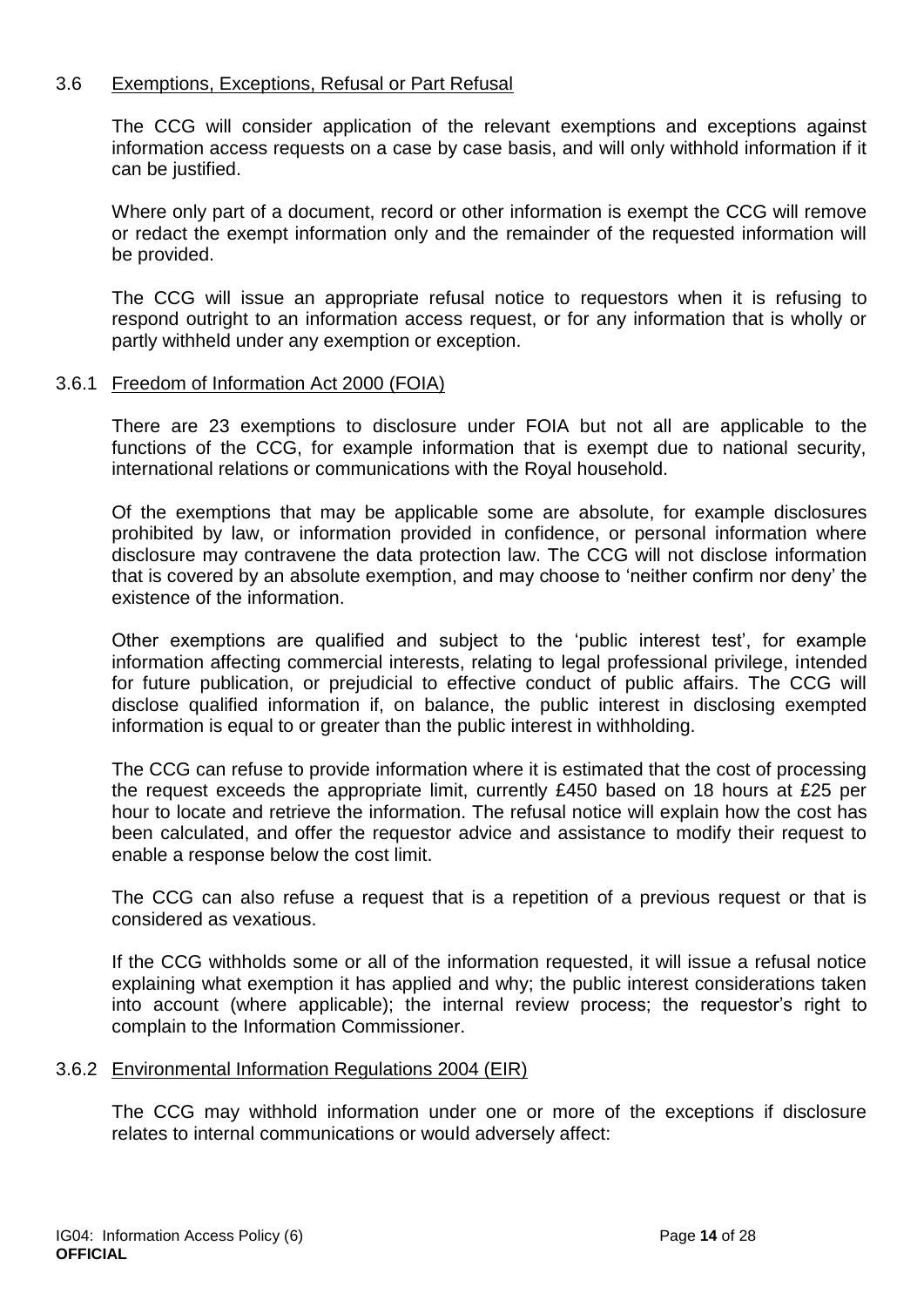International relations, defence, national security or public safety; the ability of a person to receive a fair trial, or a public authority to conduct an inquiry of a criminal or disciplinary nature; intellectual property rights; confidentiality proceedings of the authority; confidentiality of commercial or industrial information; the interests of any person who provided information voluntarily and has not consented to its disclosure; the protection of the environment to which the information relates.

These exceptions are not absolute, but are all subject to the 'public interest test'. The CCG will disclose information if, on balance, the public interest in disclosing accepted information is equal to or greater than the public interest in withholding.

The CCG may refuse a request if it is manifestly unreasonable or too general, but will provide advice and assistance to make the request more manageable. Requests relating to unfinished documents or data can also be refused, although the CCG will inform the requestor when the information is expected to become available.

If the CCG withholds some or all of the information requested based on application of exceptions, it will issue a refusal notice explaining what exception it has applied and why; the public interest considerations taken into account; the internal review process; the requestor's right to complain to the Information Commissioner.

#### 3.6.3 Data Protection Act 1998 (DPA)

The CCG may withhold some or all of the personal information of the requestor if, in the opinion of a health or social care professional, disclosure would be likely to cause serious harm to the physical or mental health of the requestor or to any other individual; the information includes personal information about a third party who has not consented to disclosure; disclosure would be likely to affect the CCG's ability to bring or defend legal proceedings; disclosure would be likely to affect the prevention or detection of crime.

The CCG is not required to respond to repeated subject access requests unless a reasonable period of time has elapsed and/or the personal information is likely to have changed since the last request.

If the CCG withholds information based on an exemption it will issue a refusal notice explaining: what exemption it has applied and why; the internal review process; the requestor's right to complain to the Information Commissioner.

#### 3.6.4 Access to Health Records Act 1990 (AHRA)

There are few exemptions in the AHRA because access to the health records of deceased patients is limited to certain individuals for specified purposes.

The health records of a deceased patient are exempt from disclosure in full if there is a note on the record, made at the request of the patient, that s/he did not want access to be granted for such a request, or to a particular requestor.

Information held in the health records of a deceased patient is exempt in part if, in the opinion of the record holder, it is information likely to cause serious harm to the physical or mental health of any person; it is information relating to or provided by anyone other than the patient, who could be identified from that information, unless the third party is a health worker or has consented to disclosure; in the opinion of the record holder, it would disclose information provided by the patient in the expectation that it would not be disclosed; the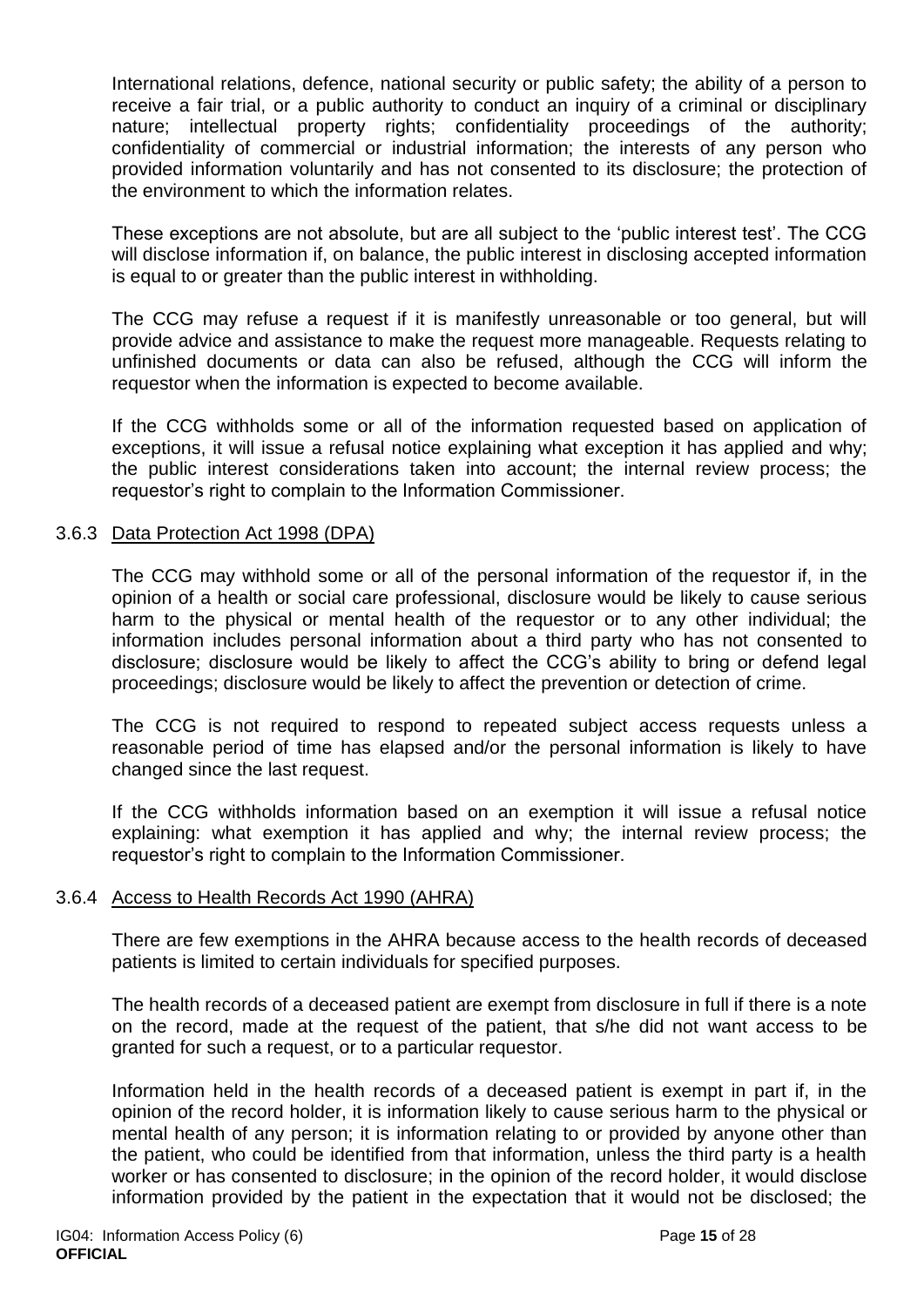information was obtained as a result of an examination or investigation to which the patient consented in the expectation it would not be disclosed.

If the CCG withholds information based on an exemption it will issue a refusal notice explaining: what exemption it has applied and why; the internal review process; the requestor's right to complain to the Parliamentary & Health Service Ombudsman.

#### 3.7 Transferring Requests for Information

- 3.7.1 If the CCG receives a request for information which it does not hold (or holds only in part) but which it knows or believes is held by another public authority, then it will consider what would be the most helpful way of assisting the requestor in line with the FOIA and EIR codes of practice.
- 3.7.2 Depending on the circumstances, this is likely to involve: providing any information that it does hold under FOIA or EIR; at the earliest opportunity informing the requestor that the information may be held by another public authority; providing the requestor with contact details for that authority and suggesting s/he reapplies to them; if the requester indicates that they do not object to the transfer of the request to the other public authority, The CCG may transfer the request directly, notifying the requestor if this is to be done.
- 3.7.3 The time for compliance in respect of information not held by the CCG does not start until the request is received by the public authority that does hold it.
- 3.7.4 The CCG will not transfer requests for personal or health information received under DPA or AHRA due to confidentiality requirements, unless the requestor specifically consents to the transfer or it forms part of a specific Subjects Rights Request for data portability, but will assist to identify the public authority most likely to hold their information.

#### 3.8 Consultation with Third Parties

- 3.8.1 The CCG may hold substantial information provided by, obtained from or relating to third parties, for example in relation to contracts or joint working with other organisations.
- 3.8.2 The CCG will only accept information from third parties in confidence if it is necessary to obtain that information in connection with the exercise of any of its functions and it would not be otherwise provided, and will not agree to hold information 'in confidence' which is not truly confidential in nature.
- 3.8.3 In addition, information that is confidential at the time of acceptance by the CCG may no longer be confidential at the time of an information access request due to the passage of time or having already entered the public domain.

#### 3.9 Contracts

3.9.1 When entering into contracts, the CCG will refuse contractual terms which seek to restrict the disclosure of information relating to the contract, beyond those restrictions permitted by law. Unless a legal exemption is applicable in relation to any particular information, the CCG will be obliged to disclose in response to an information access request, regardless of the terms of the contract.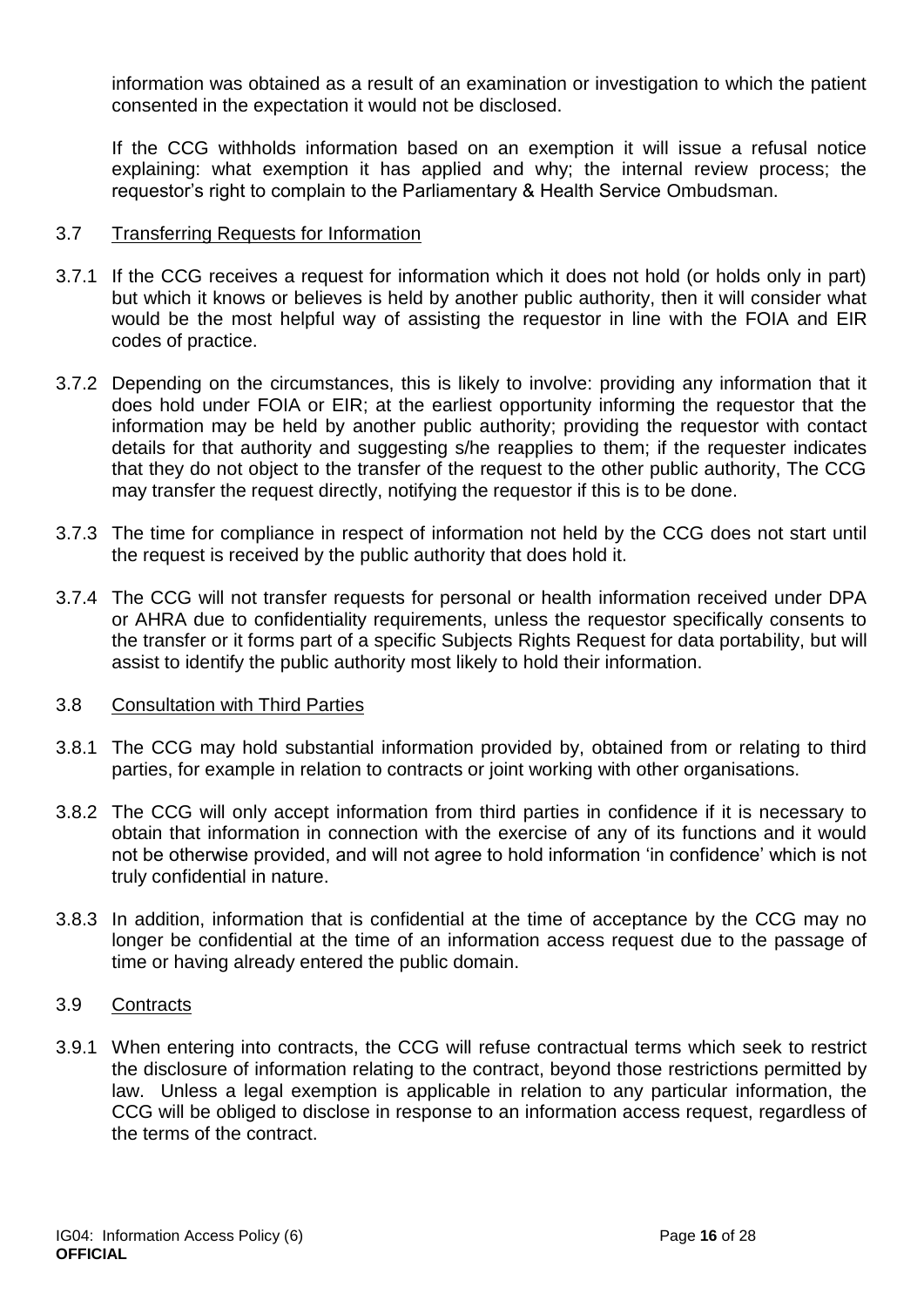3.9.2 In exceptional circumstances the CCG may agree to include non-disclosure provisions in a contract, by means of a schedule which clearly identifies the information that should not be disclosed. The CCG will, however, ensure when drawing up any such schedule that the contractor understands restrictions on disclosure could potentially be overridden by its legal obligations to respond to information access requests.

#### 3.10 Partner Organisations

- 3.10.1 The CCG will consult before disclosure of any information obtained from other organisation or during joint working, to take account of the potential effect that disclosure may have on the functions of third party partner organisations.
- 3.10.2 The final decision about disclosure and/or the application of any exemptions will, however, lie exclusively with the CCG.

#### 3.11 Personal Information

The CCG takes its duties and responsibilities for confidentiality and security of personal information very seriously and will generally remove or redact personal information from documents or records provided in response to an information access request unless the individual concerned has consented to the disclosure; the information is about staff which is considered to be subject to disclosure;the personal information is already in the public domain; it is reasonable in all the circumstances to disclose the personal information.

#### 3.12 Providing Advice and Assistance

The CCG does not expect the public to have a full understanding of all the information that it does or does not hold, and appreciates that some requestors may have difficulty framing their information access request in a way that enables it to respond.

The CCG will offer advice and assistance to requestors where there is any confusion about the nature of a request, if it is so unspecific as to not be clear what information is being sought or the request is too broad or complex for response.

Although requestors do not need to state the reason for their information access request (except with AHRA) there will be occasions where knowing this can facilitate providing advice and assistance. The CCG will ask about the reasons in a manner that clearly explains why it is asking, and that the requestor is not obliged to answer.

The CCG will provide advice and assistance to requestors who have difficulty making an information access request in writing due, for example, to communication issues or disability.

There may be occasions where individuals are unhappy with the way that the CCG responds to information access requests, either because they expected to receive more information or they disagree with the application of exemptions.

Complaints will be handled taking account of legislative requirements and relevant codes of practice, although the CCG will normally attempt to resolve matters informally in the first instance.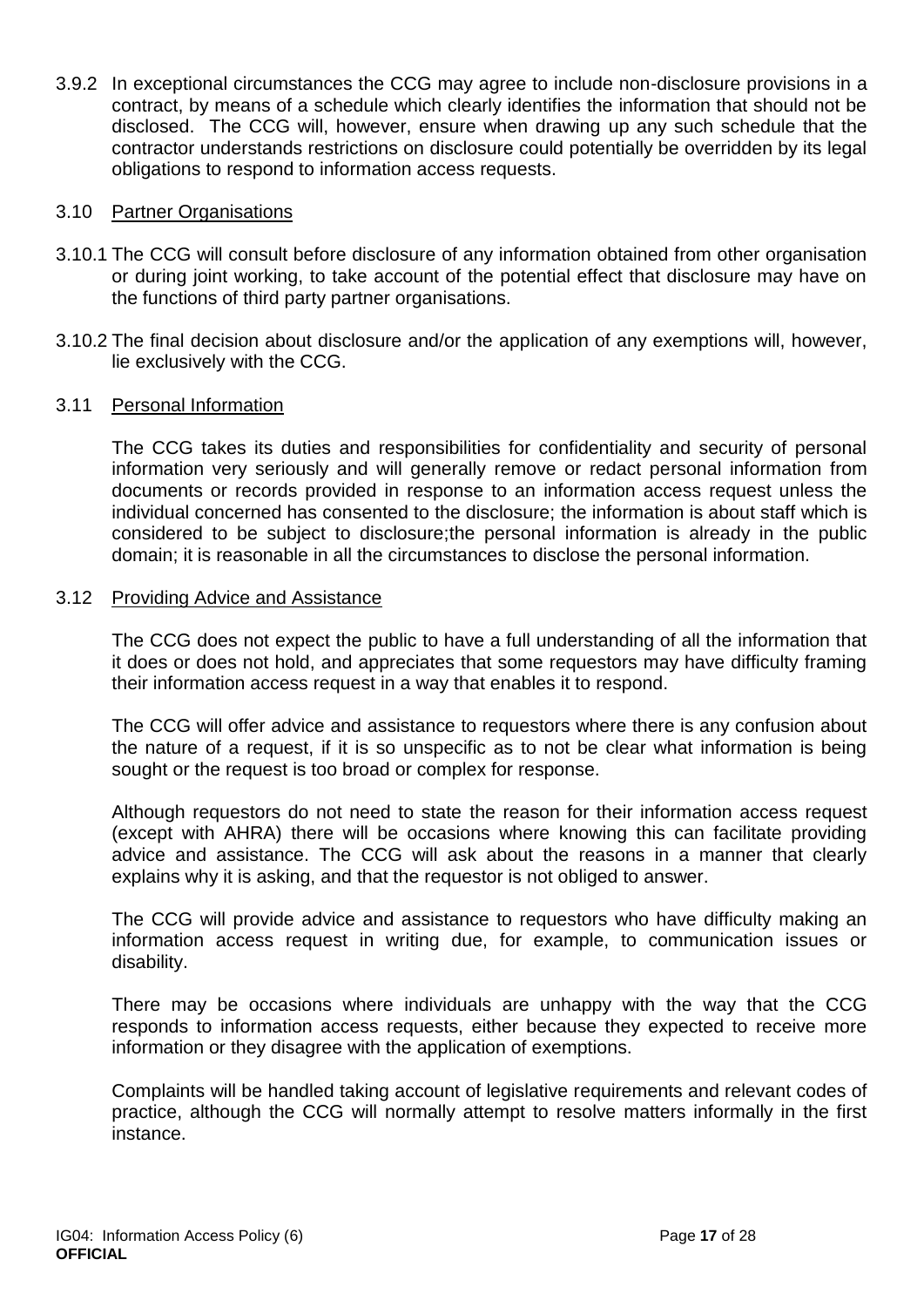#### 3.12.1 Freedom of Information Act 2000 (FOIA)

Requestors can ask for an internal review within a reasonable time of receiving the CCG's response, in line with the section 45 code of practice.

This will be undertaken by someone not involved in handling the original request. The CCG will advise the outcome as promptly as possible, normally within 20 working days and no later than 40 working days.

Regardless of whether the internal review upholds or overturns the original decision, in whole or in part, the CCG will advise the requestor of his/her right of appeal to the Information Commissioner.

#### 3.12.2 Environmental Information Regulations 2004 (EIR)

Requestors have a legal right to make representations for review within 40 working days of the CCG's response.

This will be undertaken by someone not involved in handling the original request. The CCG will advise the outcome promptly and no later than 40 working days after receipt.

Regardless of whether the review upholds or overturns the original decision, in whole or in part, the CCG will advise the requestor of his/her right of appeal to the Information Commissioner.

#### 3.12.3 Data Protection Act 2018 (DPA)

Although there are specific rights within DPA to require organisations to rectify incorrect personal information or to stop processing that information, there is no requirement for the CCG to have an internal review process for subject access requests. The requestor can appeal to the Information Commissioner for an assessment of whether the CCG has complied with legal requirements.

The CCG will, however, undertake an internal review voluntarily following any complaint and will advise the outcome as promptly as possible, normally within 30 calendar days, including advising the requestor of the right to complain to the Information Commissioner

#### 3.12.4 Access to Health Records Act 1990 (AHRA)

The CCG will process complaints about information disclosed or withheld under AHRA as with information disclosed or withheld under DPA, with the exception that requestors who remain dissatisfied will be advised to contact the Parliamentary and Health Service Ombudsman.

#### 3.13 Charging for Information

The CCG will only charge for providing copies of information in accordance with the relevant fees regulations and in line with its own schedule of charges current at the time of receipt of the information access request. In general charges will not apply to information provided electronically, but will apply to paper copies or provided on permanent storage media. Under the DPA 2018 Subject Access Requests and Subjects Rights Requests cannot be charged for unless they are considered manifestly unfounded or excessive.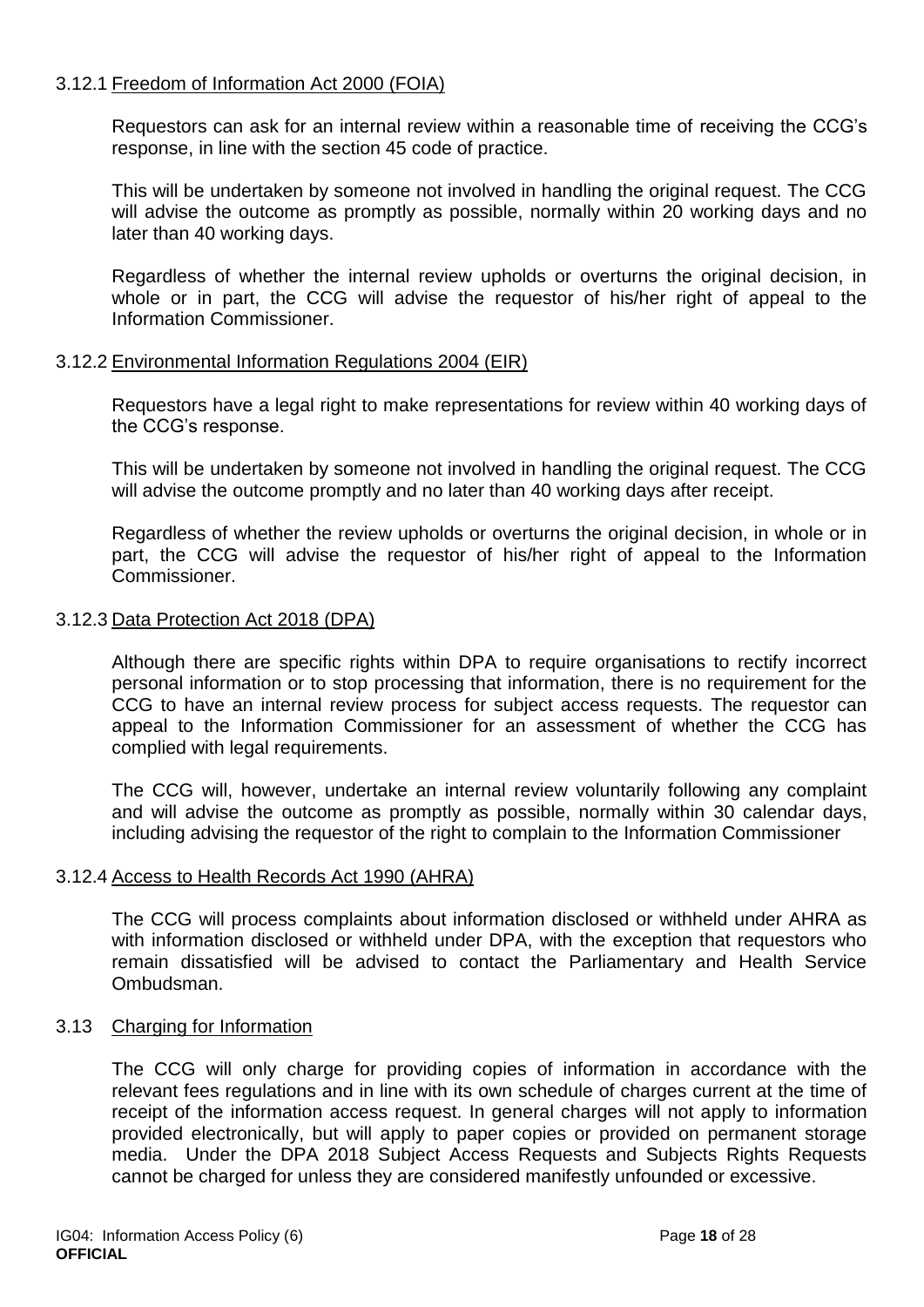The CCG may choose, at its discretion and without obligation, to waive all or part of any charge due in any particular case.

#### 3.13.1 Freedom of Information Act 2000 (FOIA)

The CCG will endeavour to charge the cost of printing, copying, postage and packaging in line with the current schedule of charges.

#### 3.13.2 Environmental Information Regulations 2004 (EIR)

The CCG will not charge for inspection of information by appointment but will normally charge the cost of printing, copying, postage and packaging in line with the current schedule of charges.

#### 3.13.3 Data Protection Act 2018 (DPA)

Subject Access Requests and Subject Rights Requests must be provided free of charge unless the request is manifestly unreasonable or excessive, whereby a reasonable fee may be charged based on administrative costs.

#### 3.13.4 Access to Health Records Act 1990 (AHRA)

The Data Protection Act 2018 has amended the Access to Health Records Act 1990, which now states access to the records of deceased patients and any copies must be provided free of charge.

#### 3.14 Re-use of Information

- 3.14.1 In general, information provided by the CCG can only be re-used in line with normal copyright requirements or, in the case of AHRA only for the purpose for which it was provided, but individuals can re-use their own personal information for any purpose they see fit.
- 3.14.2 The CCG will consider requests for wider use or for use on a commercial basis on a case by case basis in line with the Re-use of Public Sector Information Regulations 2005. Requests for re-use must be made in writing; state the name of the requestor with an address for correspondence; specify the document or information requested; state the purpose for which re-use is requested. The consent of the data subject must always be gathered if it is intended to use their data in a manner other than that expected by the data subject or explained within the CCGs Fair Processing Notice.
- 3.14.3 The CCG will respond within 20 working days, making the requested document available to the requestor for re-use; advising of the charges applicable for re-use, if any; advising the requestor of any conditions on which re-use will be permitted, if any; or refusing the request and explaining why.
- 3.14.4 The CCG's response will advise the requestor of the internal review process for complaints. Regardless of whether an internal review upholds or overturns the original decision, in whole or in part, the CCG will advise the requestor of his/her right of appeal to the Office of Public Sector Information.
- 3.14.5 Information made available for re-use to the requestor can also be re-used by any other person or organisation as the CCG will not enter into 'exclusive use' agreements.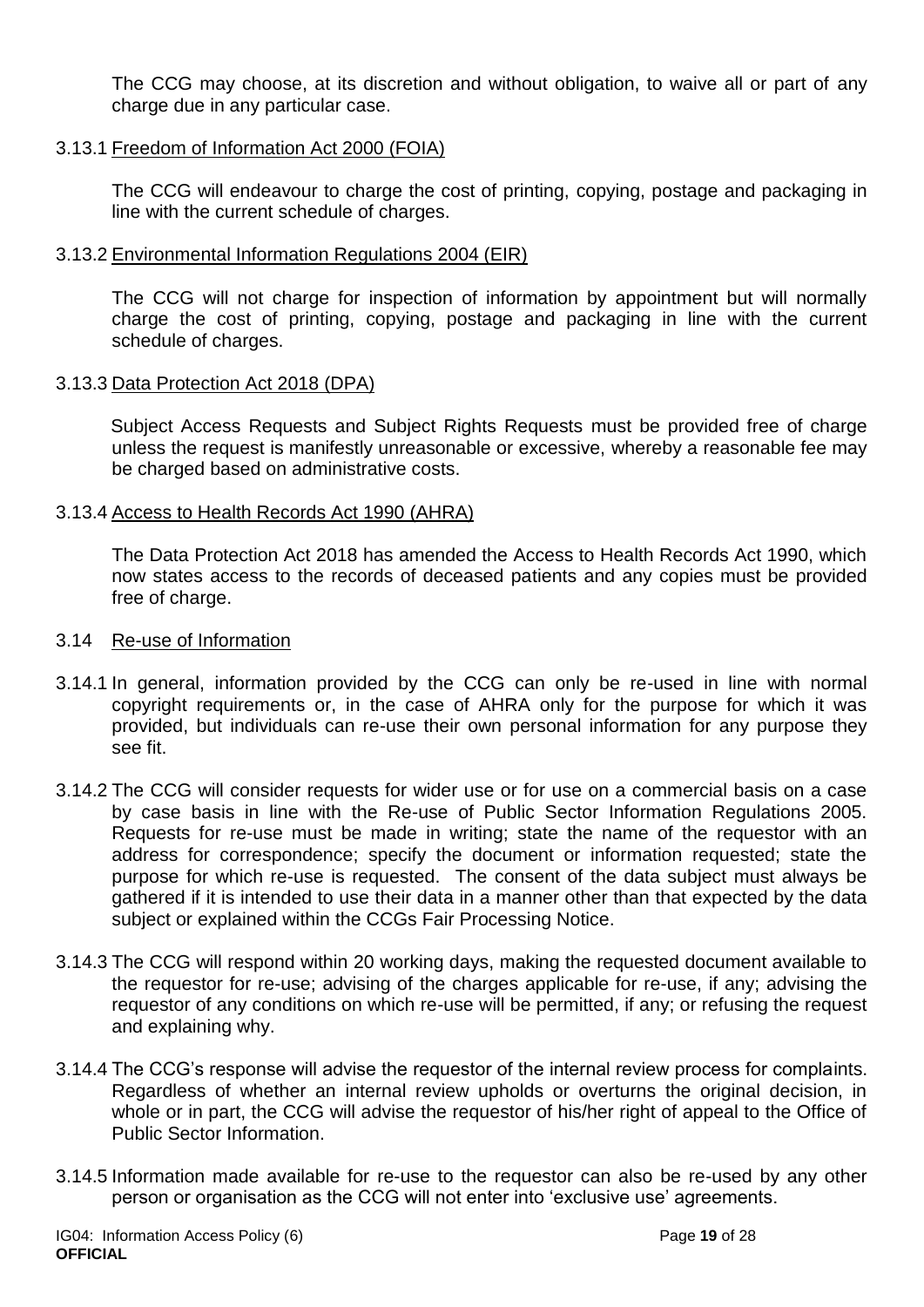### <span id="page-19-0"></span>**4. Implementation**

- 4.1 This policy will be available to all staff for use in relation to the specific function of the policy.
- 4.2 All directors and managers are responsible for ensuring that relevant staff within their own directorates and departments have read and understood this document and are competent to carry out their duties in accordance with the procedures described.

### <span id="page-19-1"></span>**5. Training Implications**

5.1 The sponsoring manager will ensure that the necessary training or education needs and methods required to implement the policy or procedure(s) are identified and resourced or built into the delivery planning process. This may include identification of external training providers or development of an internal training process.

### <span id="page-19-2"></span>**6. Related Documents**

#### 6.1 Legislation and statutory requirements

- Cabinet Office (2018) *Data Protection Act 2018* London: HMSO
- Cabinet Office (2005) *Freedom of Information Act 1998* London: HMSO
- Cabinet Office (1998) *Access to Health Records Act 1998 London*: HMSO
- Cabinet Office (1998) *Environmental Information Regulations 2004* London: HMSO
- Cabinet Office. (1998) *Human Rights Act 1998*. London: HMSO
- General Data Protection Regulations (2016)

#### 6.2 References

The major references consulted in preparing this document are described above.

#### <span id="page-19-3"></span>**7. Monitoring, review and archiving**

#### 7.1 Monitoring

The Governing Body will agree a method for monitoring the dissemination and implementation of this policy. Monitoring information will be recorded in the policy database.

- 7.2 Review
- 7.2.1 The governing body will ensure that this policy document is reviewed in accordance with the timescale specified at the time of approval. No policy or procedure will remain operational for a period exceeding three years without a review taking place.
- *7.2.2* Changes in practice, changes to statutory requirements, revised professional or clinical standards and local/national directives that affect, or could potentially affect policy documents, should advise the sponsoring director as soon as possible, via line management arrangements. The sponsoring director will then consider the need to review the policy or procedure outside of the agreed timescale for revision.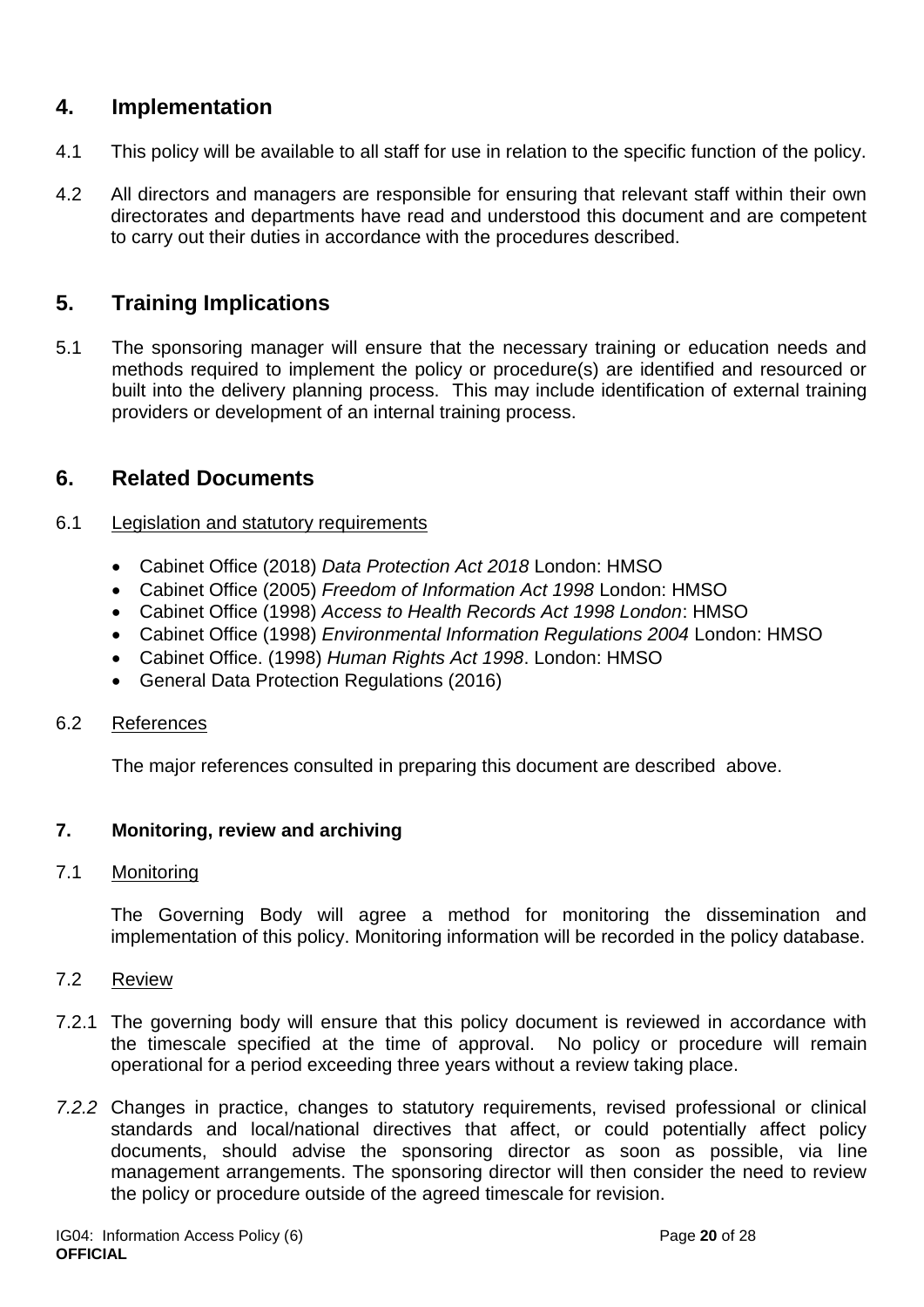- 7.2.3 Whether or not the review results in changes to the document, the author will inform the policy and corporate governance lead who will schedule the revised policy for the next appropriate policy group meeting. Following re-approval the policy will be re-issued under the next "version" number.
- 7.2.4For ease of reference for reviewers or approval bodies, changes should be noted in the 'document history' table on the front page of this document.
- **Note:** If the review consists of a change to an appendix or procedure document, approval may be given by the sponsor director and a revised document may be issued. Review to the main body of the policy must always follow the original approval process.
- 7.3 Archiving

The governing body will ensure that archived copies of superseded policy documents are retained in accordance with the Department of Health's Records Management Code of Practice for Health and Social Care 2016.

### <span id="page-20-0"></span>**8. Equality analysis**

### **Initial Screening Assessment (STEP 1)**

As a public body organisation we need to ensure that all our current and proposed strategies, policies, services and functions, have given proper consideration to equality, diversity and inclusion, do not aid barriers to access or generate discrimination against any protected groups under the Equality Act 2010 (Age, Disability, Gender Reassignment, Pregnancy and Maternity, Race, Religion/Belief, Sex, Sexual Orientation, Marriage and Civil Partnership).

This screening determines relevance for all new and revised strategies, policies, projects, service reviews and functions.

Completed at the earliest opportunity it will help to determine:

- The relevance of proposals and decisions to equality, diversity, cohesion and integration.
- Whether or not equality and diversity is being/has already been considered for due regard to the Equality Act 2010 and the Public Sector Equality Duty (PSED).
- Whether or not it is necessary to carry out a full Equality Impact Assessment.

#### **Name(s) and role(s) of person completing this assessment:**

**Name:** Liane Cotterill **Job Title:** Senior Governance Manager **Organisation:** North of England Commissioning Support Unit (NECS)

**Title of the service/project or policy:** Information Access Policy

**Is this a; Other** N/A

**Strategy / Policy** ☒ **Service Review** ☐ **Project** ☐

#### **What are the aim(s) and objectives of the service, project or policy:**

IG04: Information Access Policy (6) **Page 21** of 28 **OFFICIAL** This policy sets out the Information Access Request Policy for the CCG and explains the framework for responding to requests for information under statutory access regimes, including: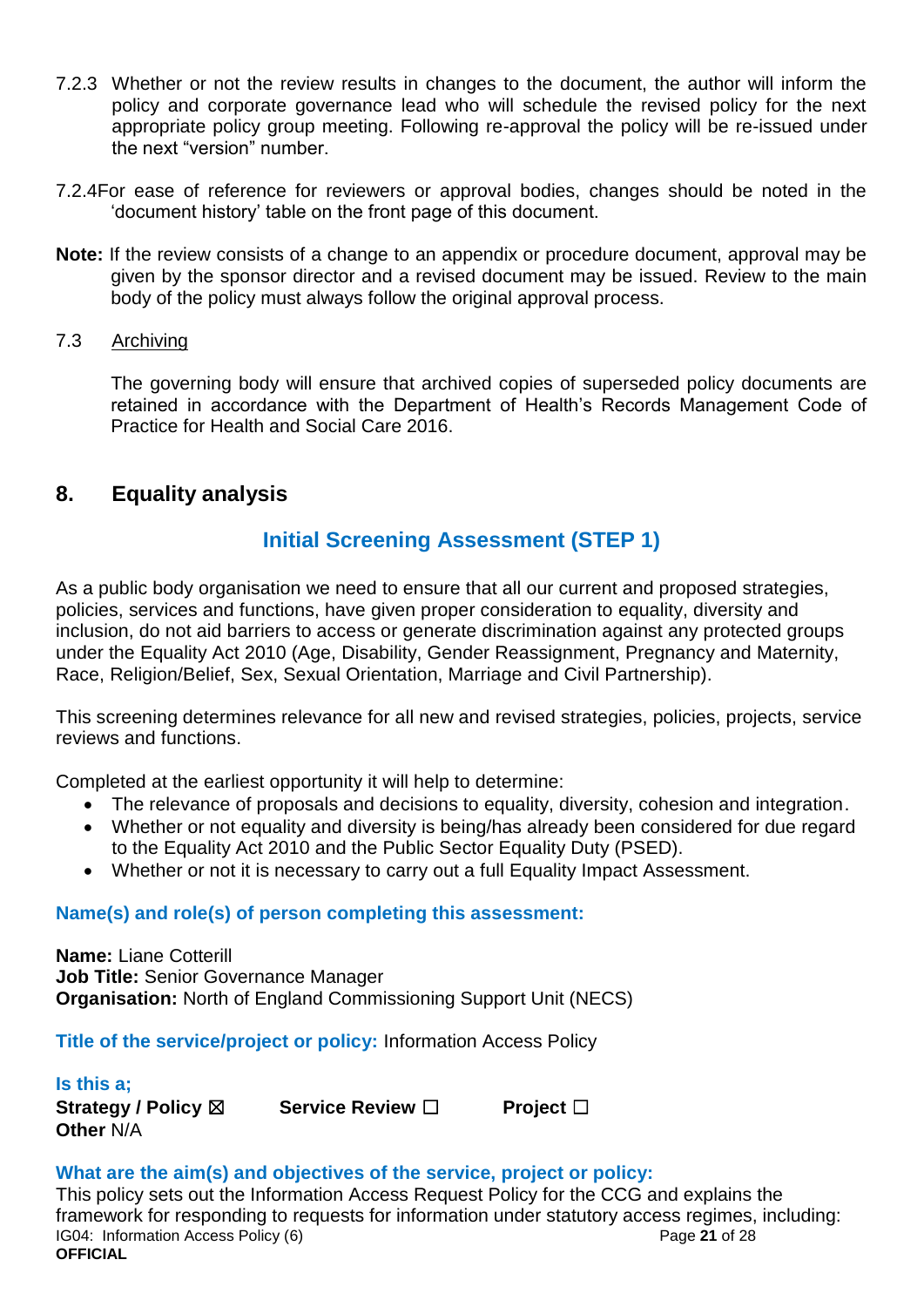- Freedom of Information Act 2000 (FOIA);
- Environmental Information Regulations 2004 (EIR);
- Data Protection Act 2018 (DPA);
- General Data Protection Regulations 2016 (GDPR);
- Access to Health Records Act 1990 (AHRA).

#### **Who will the project/service /policy / decision impact?**

(Consider the actual and potential impact)

- Staff  $⊠$
- **Service User / Patients** ☐
- **Other Public Sector Organisations**☐
- **Voluntary / Community groups / Trade Unions** ☐
- **Others, please specify** N/A

| <b>Questions</b>                                                       | <b>Yes</b> | No          |
|------------------------------------------------------------------------|------------|-------------|
| Could there be an existing or potential negative impact on any of the  |            | $\boxtimes$ |
| protected characteristic groups?                                       |            |             |
| Has there been or likely to be any staff/patient/public concerns?      |            | ⊠           |
| Could this piece of work affect how our services, commissioning or     |            | $\boxtimes$ |
| procurement activities are organised, provided, located and by whom?   |            |             |
| Could this piece of work affect the workforce or employment practices? |            | $\boxtimes$ |
| Does the piece of work involve or have a negative impact on:           |            | $\boxtimes$ |
| Eliminating unlawful discrimination, victimisation and harassment      |            |             |
| Advancing quality of opportunity                                       |            |             |
| • Fostering good relations between protected and non-protected         |            |             |
| groups in either the workforce or community                            |            |             |

#### **If you have answered no to the above and conclude that there will not be a detrimental impact on any equality group caused by the proposed policy/project/service change, please state how you have reached that conclusion below:**

The policy is based on the CCG's former Information Access policy. There is no fundamental change to the content therefore the previous EIA which concluded 'no impact' remains appropriate.

#### **If you have answered yes to any of the above, please now complete the 'STEP 2 Equality Impact Assessment' document**

| <b>Accessible Information Standard</b>                                                                                                           | <b>Yes</b>  | No |
|--------------------------------------------------------------------------------------------------------------------------------------------------|-------------|----|
| Please acknowledge you have considered the requirements of the<br>Accessible Information Standard when communicating with staff and<br>patients. | $\boxtimes$ |    |
| https://www.england.nhs.uk/wp-content/uploads/2017/10/accessible-<br>info-standard-overview-2017-18.pdf                                          |             |    |
| If any of the above have not been implemented, please state the reason:                                                                          |             |    |
| Not applicable                                                                                                                                   |             |    |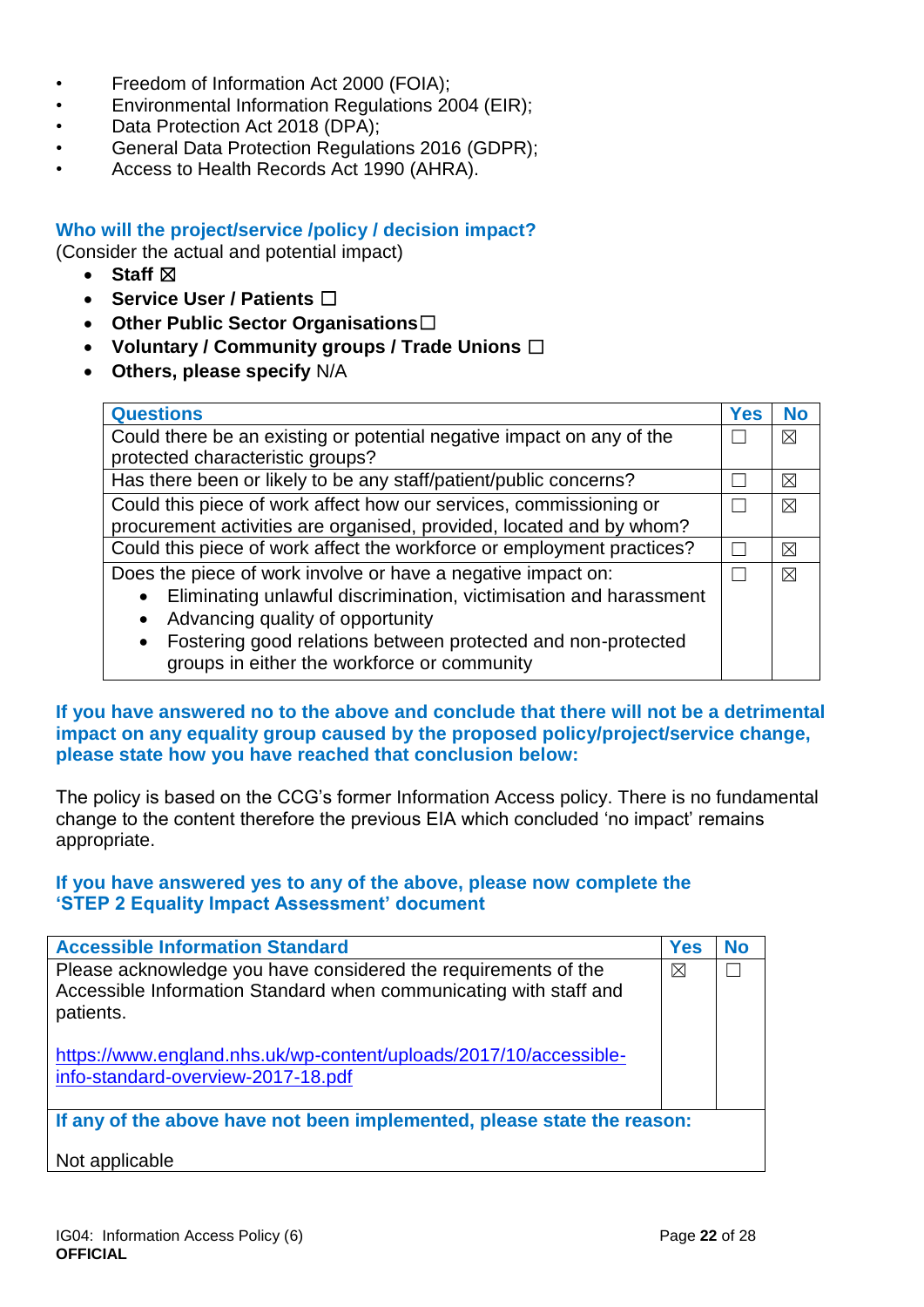## **Governance, ownership and approval**

| Please state here who has approved the actions and outcomes of the screening |           |               |
|------------------------------------------------------------------------------|-----------|---------------|
| <b>Name</b>                                                                  | Job title | <b>Date</b>   |
| <b>Executive Committee</b>                                                   | Approval  | December 2020 |

### **Publishing**

This screening document will act as evidence that due regard to the Equality Act 2010 and the Public Sector Equality Duty (PSED) has been given.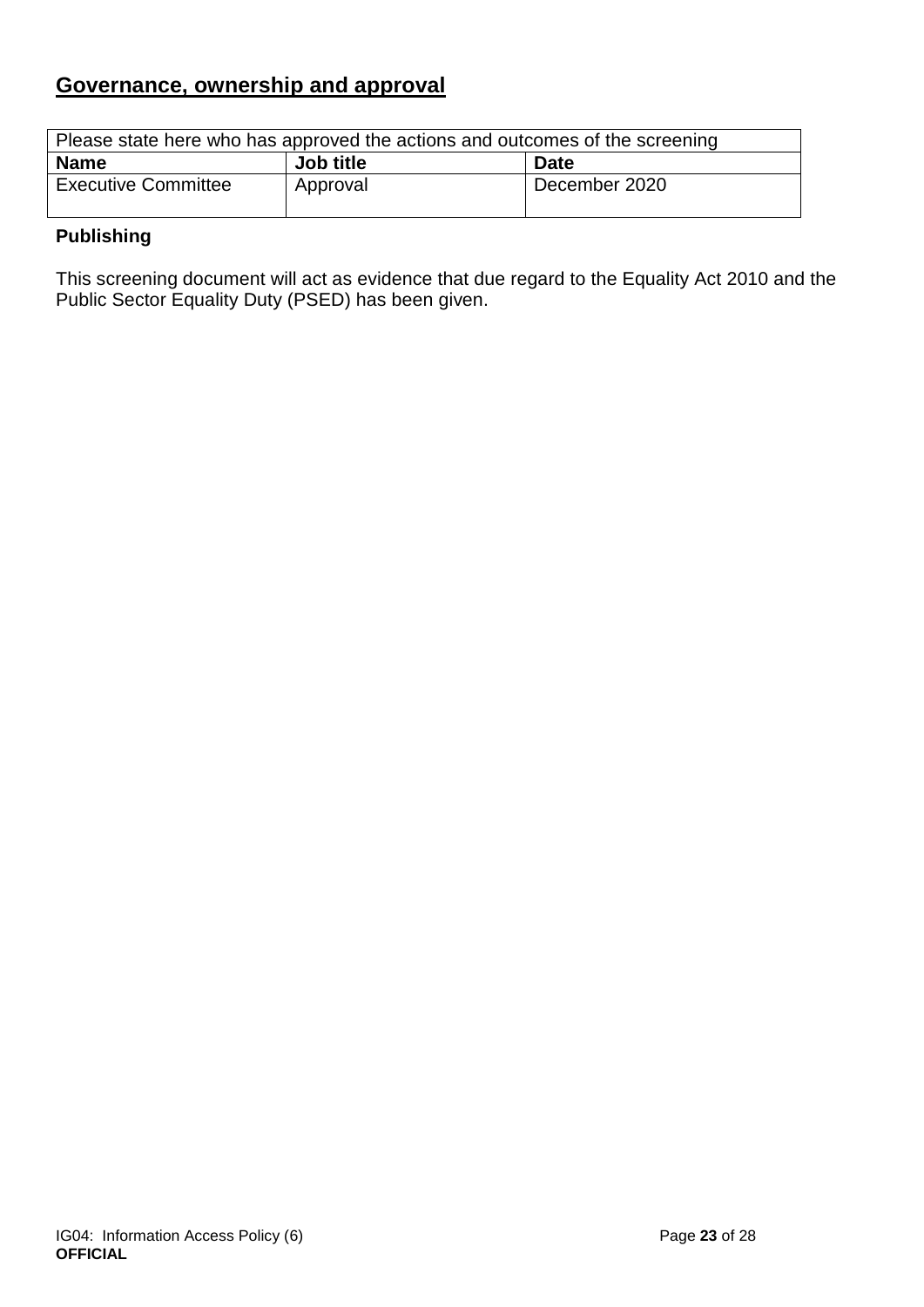# **Duties and Responsibilities**

<span id="page-23-1"></span><span id="page-23-0"></span>

| Governing Body (GB) for setting the strategic context in<br><b>Members</b><br>which organisational process documents are developed, and<br>for establishing a scheme of governance for the formal<br>review and approval of such documents. |
|---------------------------------------------------------------------------------------------------------------------------------------------------------------------------------------------------------------------------------------------|
|                                                                                                                                                                                                                                             |
|                                                                                                                                                                                                                                             |
|                                                                                                                                                                                                                                             |
|                                                                                                                                                                                                                                             |
| <b>Chief Officer</b><br>The Chief Officer has overall responsibility for the strategic                                                                                                                                                      |
| direction and operational management, including ensuring                                                                                                                                                                                    |
| that organisational process documents comply with all legal,                                                                                                                                                                                |
| statutory and good practice guidance requirements.                                                                                                                                                                                          |
| <b>The</b><br>The Information Governance team, will;                                                                                                                                                                                        |
| <b>Information</b><br>Make available information governance training for all<br>$\bullet$                                                                                                                                                   |
| staff to ensure they are aware of their responsibilities<br><b>Governance</b>                                                                                                                                                               |
| Team<br>with regard to information security and confidentiality.                                                                                                                                                                            |
| Monitor that staff are aware of these responsibilities.<br>$\bullet$                                                                                                                                                                        |
| Assist in the investigation of any incidents and<br>$\bullet$                                                                                                                                                                               |
| development of action plans that occur as a result of                                                                                                                                                                                       |
| failure to comply with this policy.                                                                                                                                                                                                         |
| <b>Caldicott</b><br>The Caldicott Guardian is responsible for;                                                                                                                                                                              |
| <b>Guardian</b><br>Representing<br>and championing<br>confidentiality<br>$\bullet$                                                                                                                                                          |
| requirements and issues and, where appropriate, at a                                                                                                                                                                                        |
| range of levels within the CCG's overall governance                                                                                                                                                                                         |
| framework.                                                                                                                                                                                                                                  |
| Supporting work to facilitate and enable information                                                                                                                                                                                        |
| sharing, advising on options for lawful and ethical                                                                                                                                                                                         |
| processing of information as required.                                                                                                                                                                                                      |
|                                                                                                                                                                                                                                             |
| With support from the Information Governance team, the                                                                                                                                                                                      |
| Caldicott Guardian will:                                                                                                                                                                                                                    |
| Ensure the data protection work programme<br>is<br>$\bullet$                                                                                                                                                                                |
| successfully co-ordinated and implemented.                                                                                                                                                                                                  |
| Ensure the CCG complies with the principles contained                                                                                                                                                                                       |
| within the Confidentiality: NHS Code of Practice and that                                                                                                                                                                                   |
| staff are made aware of individual responsibilities                                                                                                                                                                                         |
| through policy, procedure and training.                                                                                                                                                                                                     |
| Complete the Confidentiality and Data Protection                                                                                                                                                                                            |
| Assurance component of the Information Governance                                                                                                                                                                                           |
| Toolkit, contributing to the annual assessment.                                                                                                                                                                                             |
| Provide routine reports on Confidentiality and Data                                                                                                                                                                                         |
| Protection issues.                                                                                                                                                                                                                          |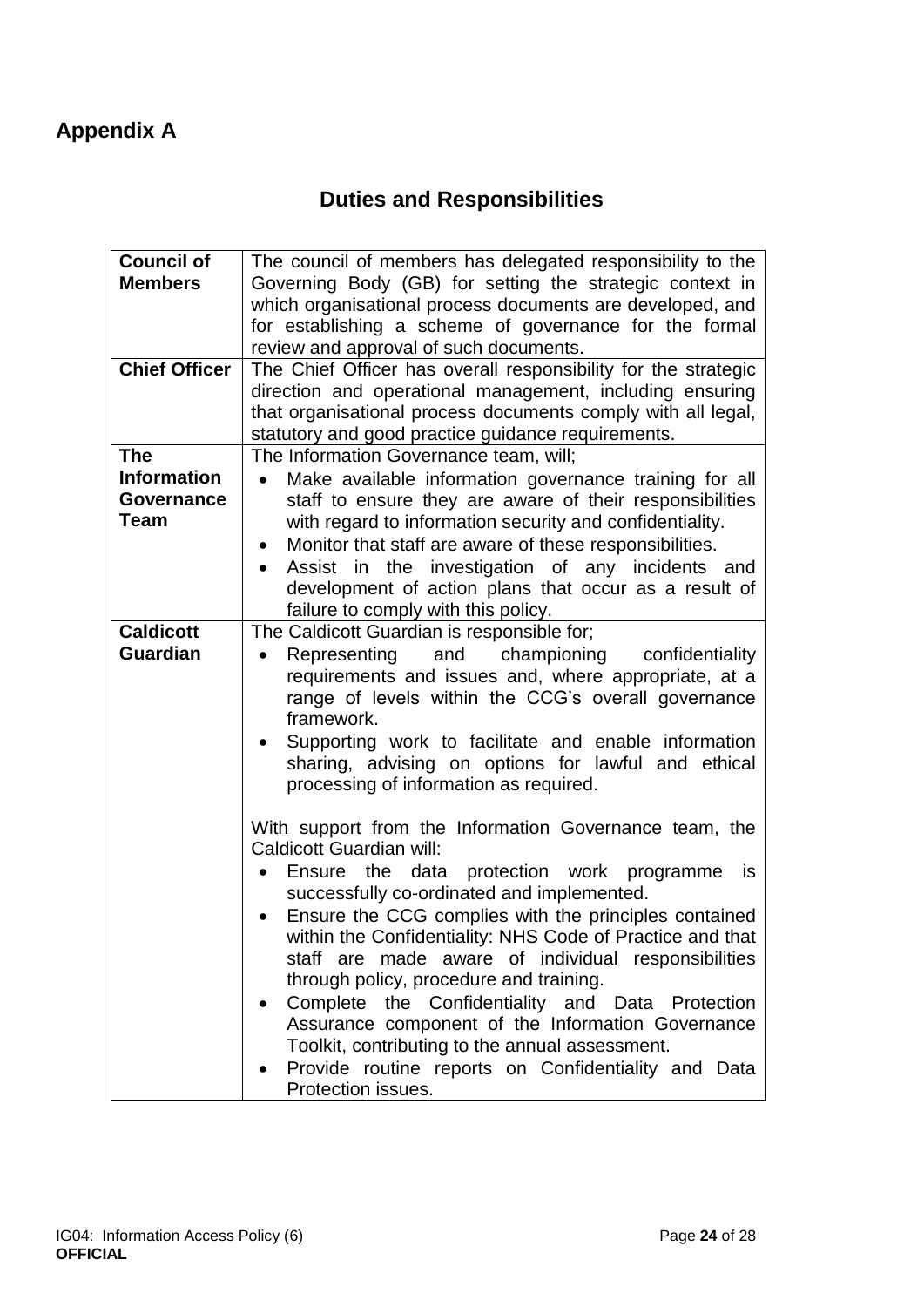| <b>Information</b> | IAOs, with the assistance of Information Asset Administrators                                                                                                                                                                                                                                                                                                                                                                                        |
|--------------------|------------------------------------------------------------------------------------------------------------------------------------------------------------------------------------------------------------------------------------------------------------------------------------------------------------------------------------------------------------------------------------------------------------------------------------------------------|
| <b>Asset</b>       | (IAAs) where necessary will;                                                                                                                                                                                                                                                                                                                                                                                                                         |
| Owner's            | Ensure that the system is used within the terms of the                                                                                                                                                                                                                                                                                                                                                                                               |
| (IAO)              | CCG's Notification with the Information Commissioner<br>and the requirements of both data protection legislation<br>and the relevant Code of Practice, paying particular<br>attention to the data protection principles as specified in<br>the Act.                                                                                                                                                                                                  |
|                    | When developing a new process, or changing an<br>existing process, complete an information governance<br>checklist. This will help to ensure any issues are<br>highlighted and dealt with at an early stage.                                                                                                                                                                                                                                         |
|                    | Participate in a Privacy Impact Assessment when<br>$\bullet$<br>commencing a new project which involves personal<br>information.                                                                                                                                                                                                                                                                                                                     |
|                    | Restrict the use of the system where appropriate to<br>$\bullet$<br>those authorised users who need access to it for<br>organisational or other authorised work.                                                                                                                                                                                                                                                                                     |
|                    | Restrict the access to particular sets of personal data<br>$\bullet$<br>available from the system to those authorised users who<br>need access to them for organisational or other<br>authorised work.                                                                                                                                                                                                                                               |
|                    | Maintain appropriate security measures for the system<br>and any personal data held within it to avoid loss of the<br>personal data or unauthorised disclosure of the personal<br>data. Ensure that all copies of personal data output, or<br>obtained, from the system, whether recorded on paper<br>or by electronic means or any other form, are securely<br>destroyed or erased when they are no longer required<br>for organisational purposes. |
|                    | Ensure that personal data held in the system are as<br>accurate as possible and kept up-to-date where relevant<br>and that the department has an effective policy for<br>erasing or deleting and removing personal data as soon<br>as they are no longer required for organisational<br>purposes.                                                                                                                                                    |
|                    | Ensure that all authorised users of the system containing<br>personal data have been properly trained and advised of<br>the CCG's requirements in respect of data protection.                                                                                                                                                                                                                                                                        |
|                    | Ensure that personal data is not removed from the<br>$\bullet$<br>CCG's premises except where specifically required for<br>the execution of the legitimate functions of the CCG, and<br>with the express permission of the employee's Line<br>Manager. Advice should be sought from the Caldicott<br>Guardian or Information Governance team.                                                                                                        |
|                    | Ensure that the Information Governance team is advised<br>as soon as possible of any incidents or complaints that<br>need to be recorded in Incident reporting system.                                                                                                                                                                                                                                                                               |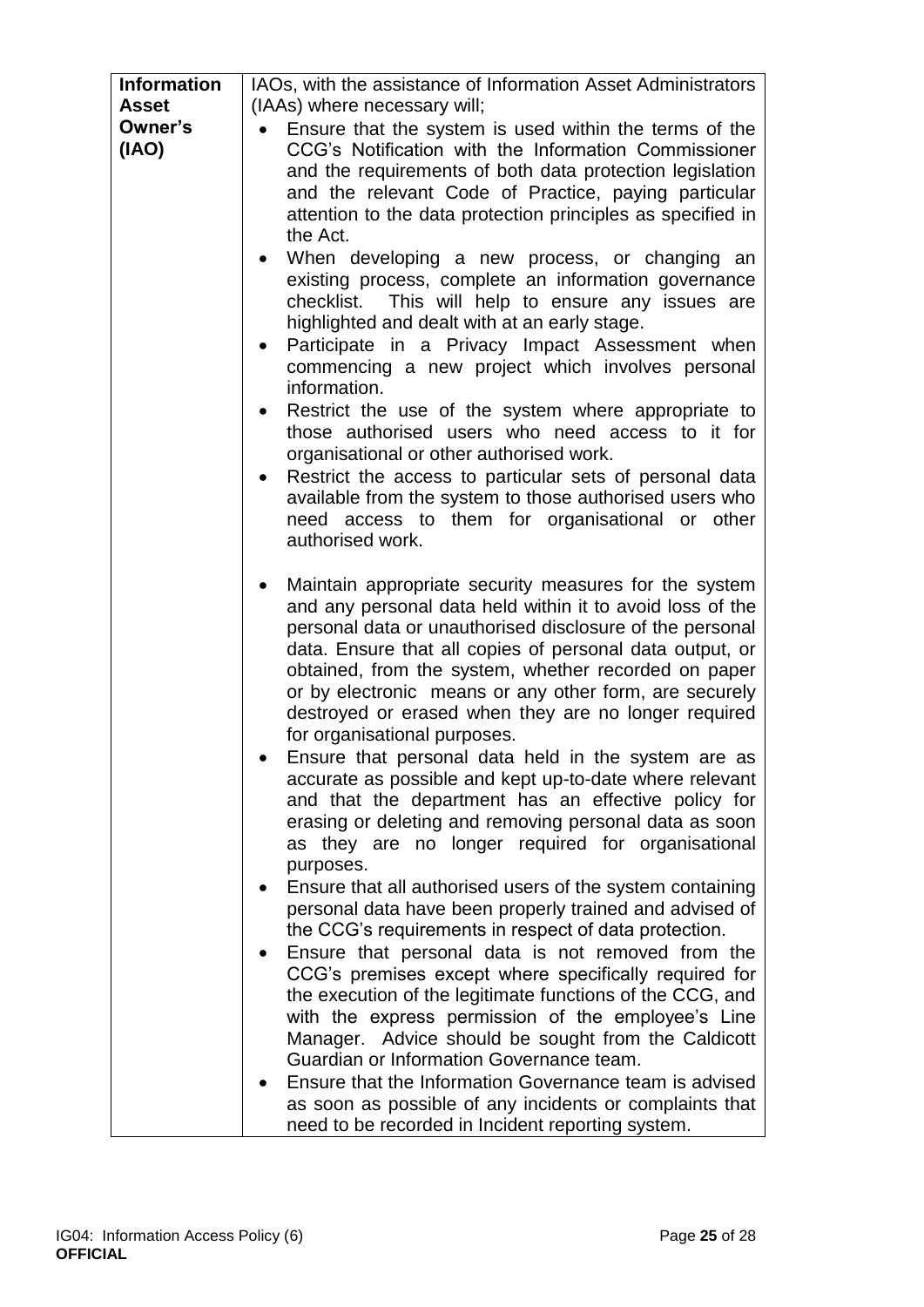| <b>Data</b>        | To take the lead in providing expert advice and the                |
|--------------------|--------------------------------------------------------------------|
| <b>Protection</b>  | promotion of data protection compliance and best practice in       |
| <b>Officer</b>     | setting and maintaining standards and procedures across the        |
|                    | CCG.                                                               |
| <b>Freedom of</b>  | To be responsible for receiving, assessing and subsequently        |
| <b>Information</b> | disclosing information in response to requests made to the         |
| <b>Officer</b>     | CCG under the Freedom of Information Act 2000 (FoIA).              |
| <b>All Staff</b>   | staff, including temporary and agency staff,<br>All<br>are         |
|                    | responsible for:                                                   |
|                    | Compliance with relevant process documents. Failure to             |
|                    | comply may result in disciplinary action being taken.              |
|                    | Co-operating with the development and implementation               |
|                    | of policies and procedures and as part of their normal             |
|                    | duties and responsibilities.                                       |
|                    |                                                                    |
|                    | Identifying the need for a change in policy or procedure           |
|                    | as a result of becoming aware of changes in practice,              |
|                    | changes to statutory requirements, revised professional            |
|                    | or clinical standards and local/national directives, and           |
|                    | advising their line manager accordingly.                           |
|                    | Identifying training needs in respect of policies and<br>$\bullet$ |
|                    | procedures and bringing them to the attention of their             |
|                    | line manager.                                                      |
|                    | Attending training / awareness sessions when provided.             |
| <b>CSU Staff</b>   | Whilst working on behalf of the CCG, CSU staff will be             |
|                    |                                                                    |
|                    | expected to comply with all policies, procedures and               |
|                    | expected standards of behaviour within the CCG, however            |
|                    | they will continue to be governed by all policies and              |
|                    | procedures.                                                        |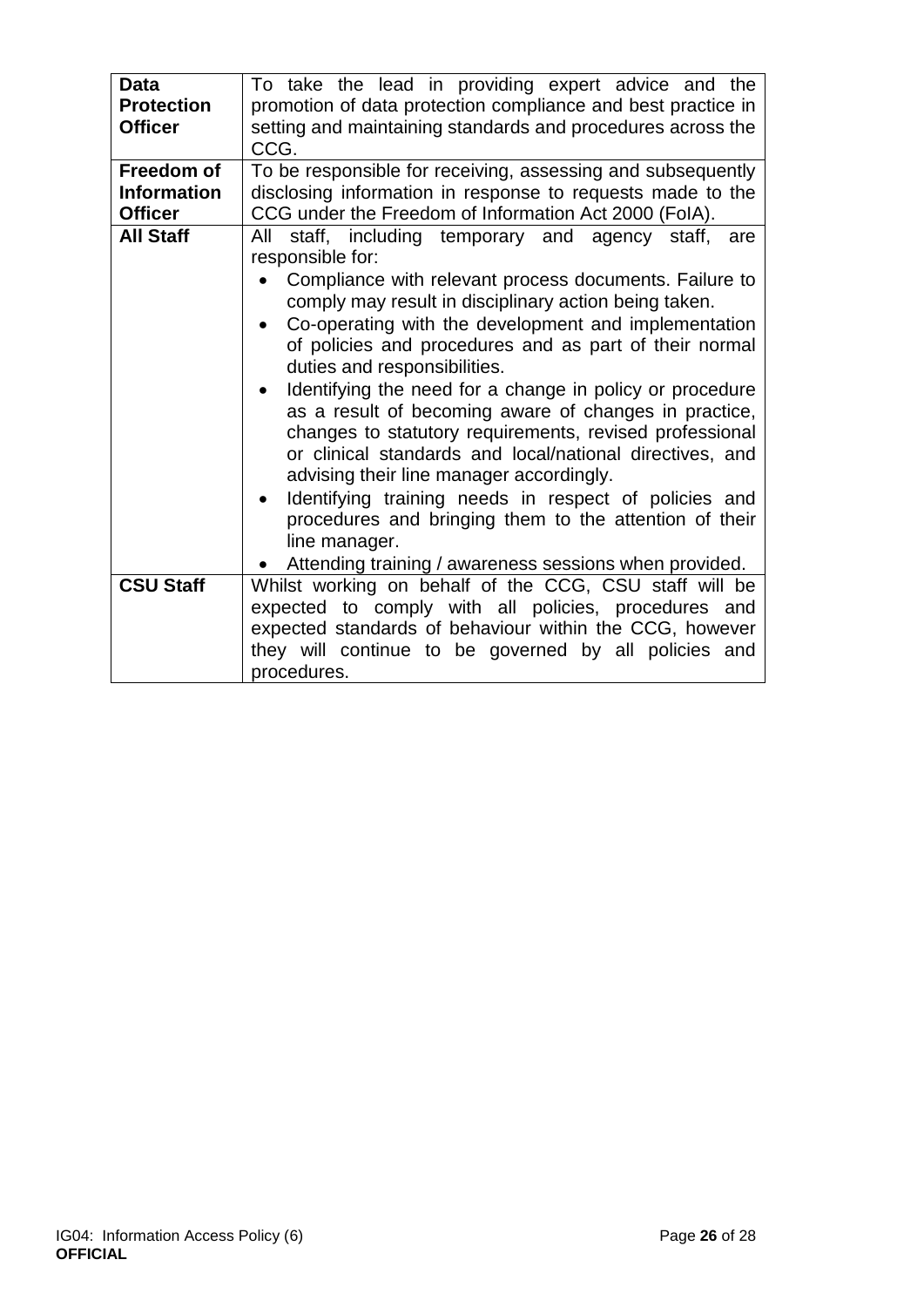### <span id="page-26-1"></span><span id="page-26-0"></span>**Appendix B**

### **Summary of Key Legislation**

#### **Freedom of Information Act 2000 (FOIA)**

The FOIA applies to all public authorities, including health bodies like the CCG. It is domestic legislation resulting from public and political pressure for more openness and accountability in public life.

The FOIA places a legal obligation on public authorities to pro-actively release corporate information like minutes of meetings, policies & procedures and annual reports through a Guide to Information (previously known as a Publication Scheme).

In addition, the public has the legal right to request access to information held by the CCG that is not routinely published. This includes information held in any format and regardless of whether originally produced by or for the CCG or received from other organisations or individuals.

Codes of Practice: The FOIA also requires the Lord Chancellor to issue codes of practice and the Information Commissioner to promote the use of the codes, and to measure the activities of public authorities against them:

- Section 45 procedural code for dealing with information access requests:
- Section 46 quidance code on records management.

#### **Environmental Information Regulations 2004 (EIR)**

The EIR applies to all public authorities covered by the FOIA, but extends to include all organisations, private contractors or individuals carrying out 'public administration functions'. The EIR enforces a Europe wide directive allowing the public a right of access to a broad range of information about the environment, including: the state of the elements of the environment, such as air, water, soil, land; emissions and discharges, noise, energy, radiation, waste and other such substances; measures and activities such as policies, plans, and agreements affecting or likely to affect the state of the elements of the environment; reports, cost-benefit and economic analyses used in these policies, plans and agreements; the state of human health and safety, contamination of the food chain and cultural sites and built structures (to the extent they may be affected by the state of the elements of the environment).

Public authorities are also required to pro-actively publish environmental information and to progressively make that information available by electronic and easily accessible means.

Code of Practice: The EIR also allows the issue of a procedural code of practice by the Secretary of State on all aspects of dealing with information access requests; the Information Commissioner promotes the use of the current code and measures the activities of public authorities against it.